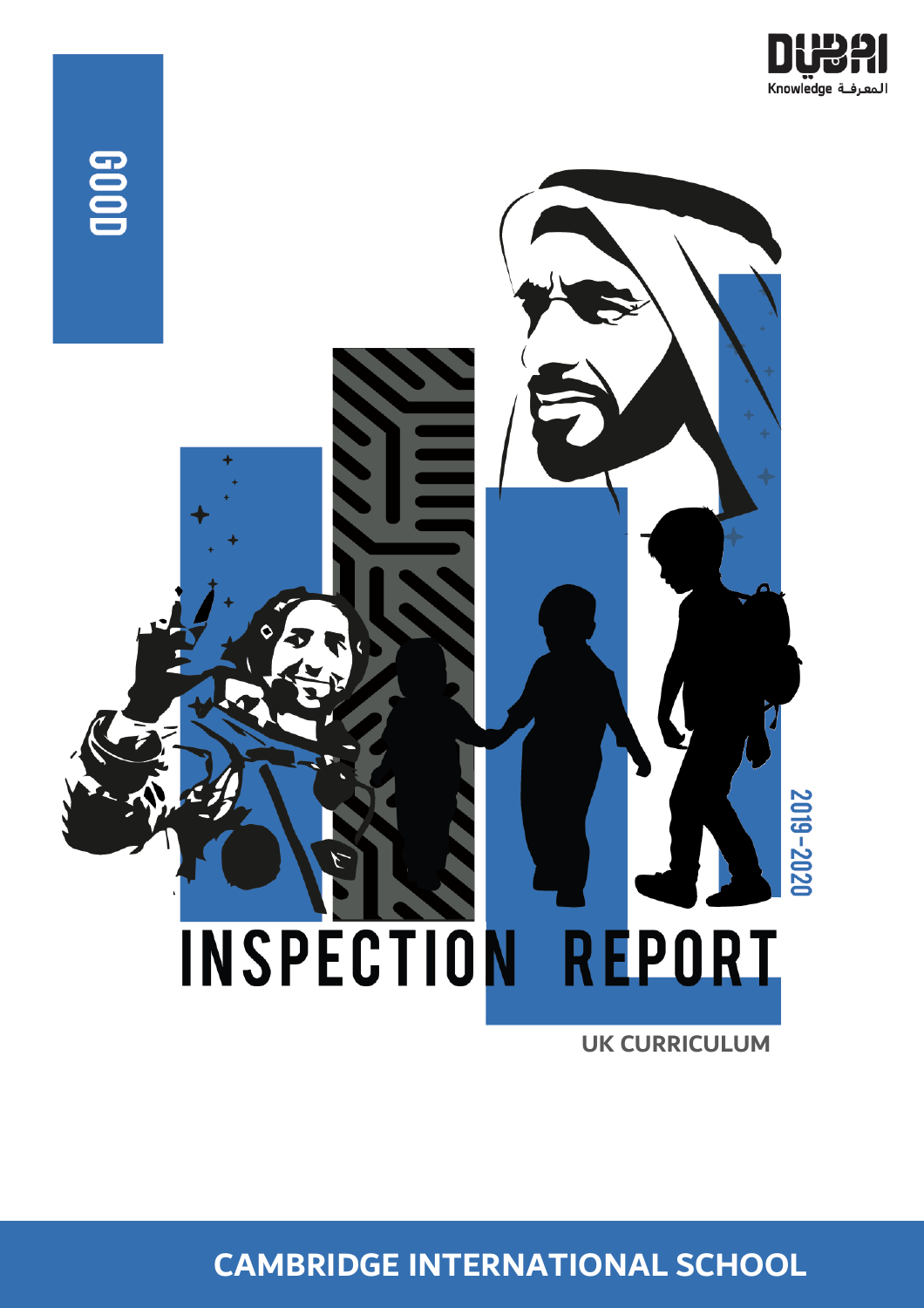

# **Contents**

<span id="page-1-0"></span>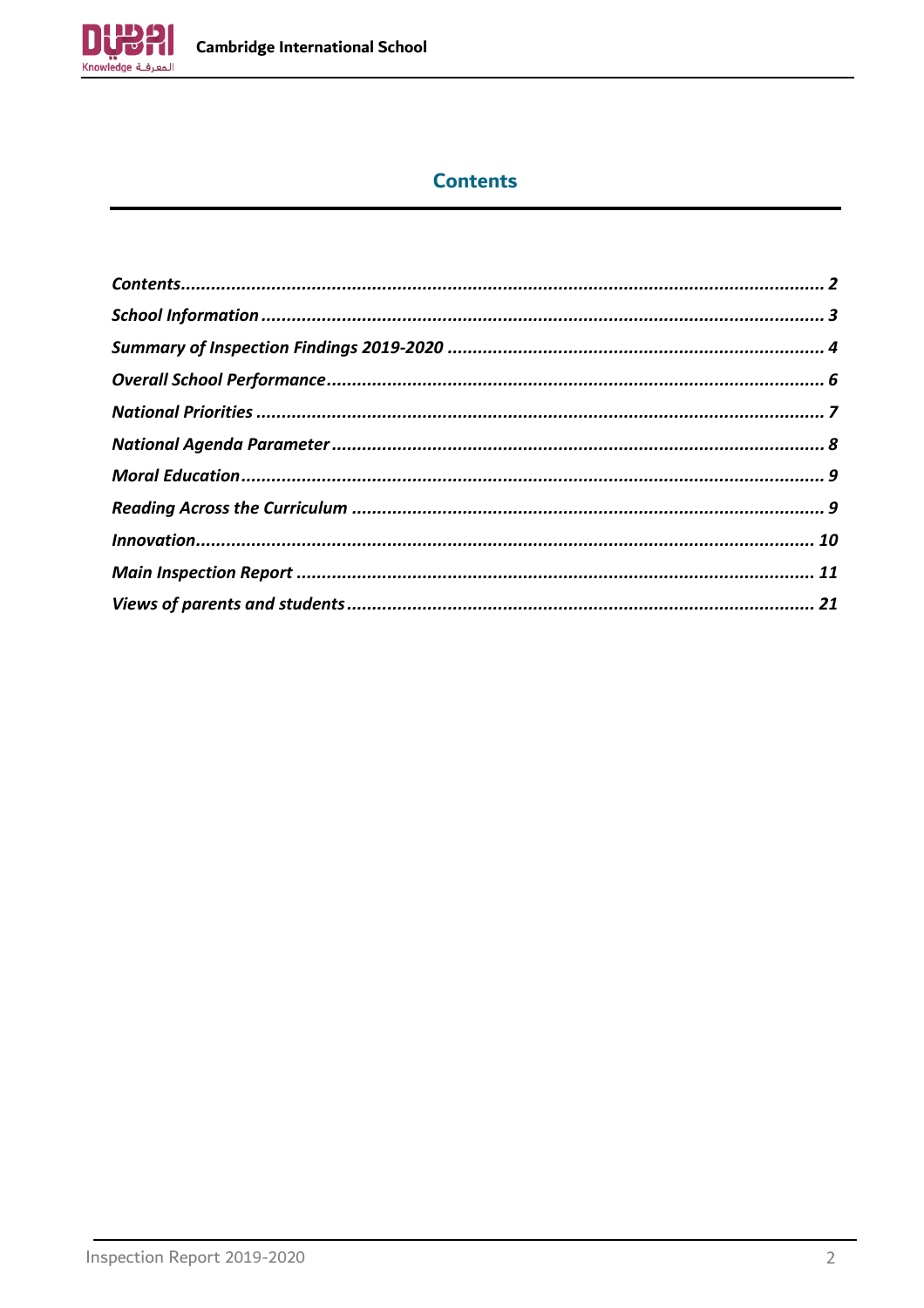

# <span id="page-2-0"></span>**School Information**

|                     | $\circledcirc$                                                                                          | Location                                          | Al Garhoud             |
|---------------------|---------------------------------------------------------------------------------------------------------|---------------------------------------------------|------------------------|
|                     | Ē                                                                                                       | Opening year of School                            | 1983                   |
|                     | ₩                                                                                                       | Website                                           | www.gemscis-dubai.com  |
|                     | G)                                                                                                      | Telephone                                         | 971042824646           |
|                     | $\alpha$                                                                                                | Principal                                         | Lachlan Mackinnon      |
| General Information | <b>IIII</b>                                                                                             | Principal - Date appointed                        | 9/1/2017               |
|                     | S                                                                                                       | Language of Instruction                           | English                |
|                     | 勖                                                                                                       | <b>Inspection Dates</b>                           | 11 to 14 November 2019 |
|                     |                                                                                                         |                                                   |                        |
|                     | 稌                                                                                                       | Gender of students                                | Boys and girls         |
|                     | AGE                                                                                                     | Age range                                         | $3 - 18$               |
|                     | jo<br>C                                                                                                 | Grades or year groups                             | FS1-Year 13            |
| <b>Students</b>     | 卷                                                                                                       | Number of students on roll                        | 2709                   |
|                     |                                                                                                         | Number of Emirati students                        | 44                     |
|                     | §V}                                                                                                     | Number of students of determination               | 68                     |
|                     |                                                                                                         | Largest nationality group of students             | Indian                 |
|                     | Ĥ″                                                                                                      | Number of teachers                                | 147                    |
|                     | $\bigcirc$                                                                                              | Largest nationality group of teachers             | Indian                 |
|                     | Y                                                                                                       | Number of teaching assistants                     | 23                     |
| <b>Teachers</b>     | 6 <sup>18</sup> 년<br>2월                                                                                 | Teacher-student ratio                             | 18                     |
|                     | Fa<br>20                                                                                                | Number of guidance counsellors                    | $\mathbf{1}$           |
|                     | 6)                                                                                                      | Teacher turnover                                  | 5%                     |
|                     |                                                                                                         |                                                   |                        |
|                     | <b>frida</b>                                                                                            | Educational Permit/ License                       | UK                     |
|                     |                                                                                                         | Main Curriculum                                   | <b>UK</b>              |
| Curriculum          | Æ                                                                                                       | <b>External Tests and Examinations</b>            | IGSE, A-level, BTEC    |
|                     |                                                                                                         | Accreditation                                     | none                   |
|                     | $\begin{bmatrix} \overline{\mathbf{g}} \\ \overline{\mathbf{g}} \\ \overline{\mathbf{u}} \end{bmatrix}$ | National Agenda Benchmark Tests                   | GL                     |
|                     |                                                                                                         |                                                   |                        |
|                     |                                                                                                         | School Journey for CAMBRIDGE INTERNATIONAL SCHOOL |                        |

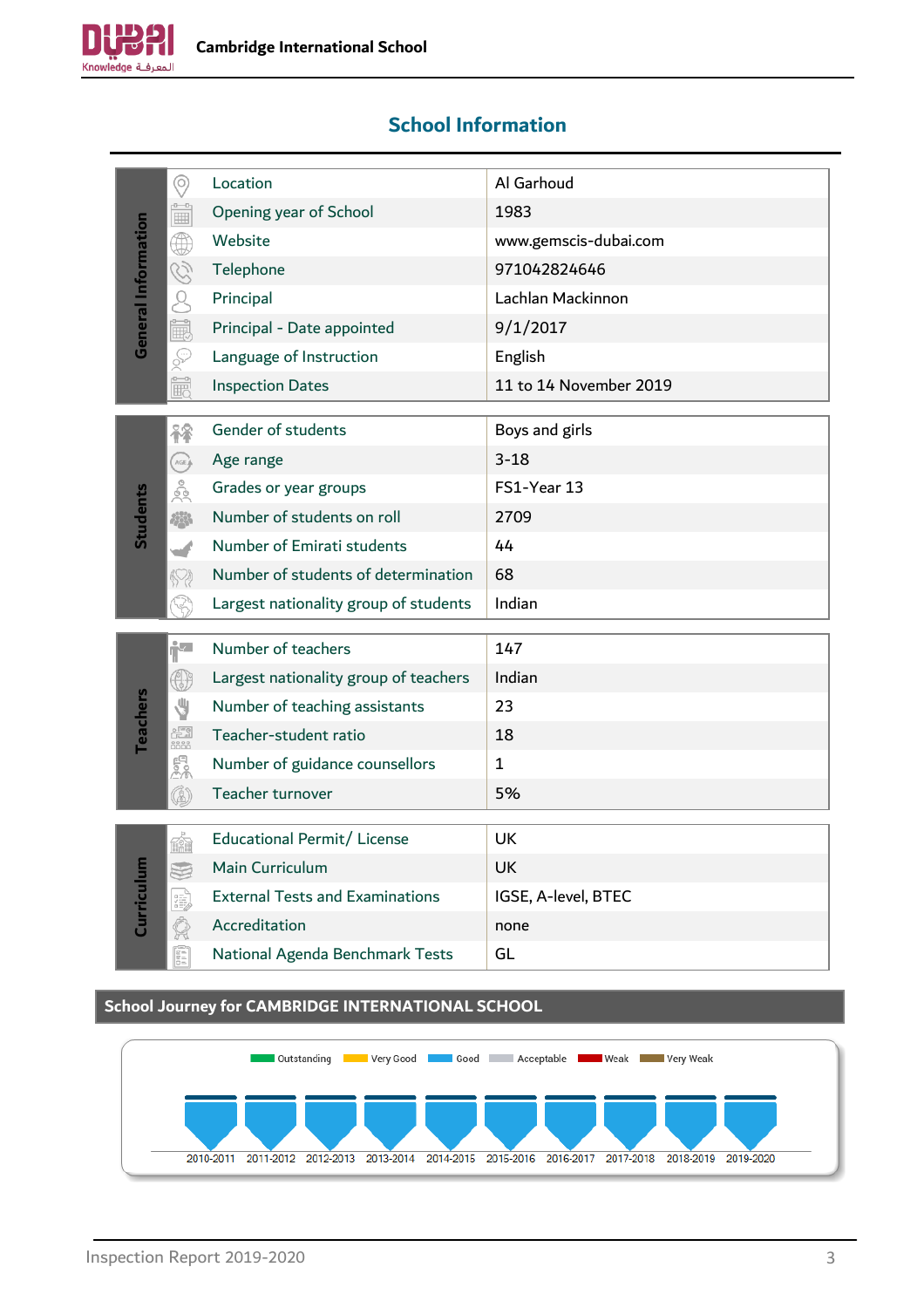

# **Summary of Inspection Findings 2019-2020**

<span id="page-3-0"></span>The overall quality of education provided by the school is **good**. The section below summarises the inspection findings for students' outcomes, provision and leadership.

> • Children's achievement in the Foundation Stage (FS) is consistently very good. In other phases achievement is variable across subjects. Students' progress has improved in the primary phase in science and in Arabic as an additional language. Progress in Arabic as a first language, in the post-16 phase, and attainment in English in the secondary phase, have declined. Students' learning skills are improving but, in the primary and secondary phases, weaknesses remain in their ability to think critically.

> • In FS and the post-16 phase, students consistently manage their own behaviour effectively. In other phases, students do not always meet the school's high expectations for personal development. Students' understanding of Emirati culture and traditions is stronger in the secondary and post-16 phases, compared with that of students in the primary phase. Students display an excellent understanding of environmental sustainability and have a strong sense of social responsibility.

- Teachers' subject and curriculum knowledge, and their understanding of the learning processes, are highly evident in the FS and post-16. In other phases, the effectiveness of teachers' planning and questioning is inconsistent. In the FS and post-16 phases, assessment systems give consistently clear and robust measures of attainment and progress. This is not the case in the primary and secondary phases.
- The curriculum follows closely most of requirements of the English National Curriculum and UAE statutory requirements. Cross-curricular links are increasing and are meaningful, especially in the FS and post-16 phases. Adaptations to the curriculum have improved transition from FS into Year 1. Opportunities for enterprise and innovation are strongest in the secondary and post-16 phases.
- The school has comprehensive systems for the safeguarding of students. Positive, courteous and mutually respectful relationships with staff effectively promote students' personal development. Effective actions have been taken to improve students' attendance and punctuality. The school has an inclusive ethos in which any barriers to learning are promptly identified. Support for students of determination is mostly effective. However, the curriculum for these students is not always modified sufficiently in all lessons.

• The principal has a clear vision for improvement which is implemented through effective action plans. Leaders have accurately evaluated the impact of the quality of teaching on students' **management** management learning. Understanding of assessment practices for the English National Curriculum is not well developed. Parents strongly support their children's learning. Governors have increased staffing and learning resources. They have not addressed the negative impact on learning resulting from overcrowded classrooms.

**Provision for learners**

**Provision for learners** 

**Leadership and** 

Leadership and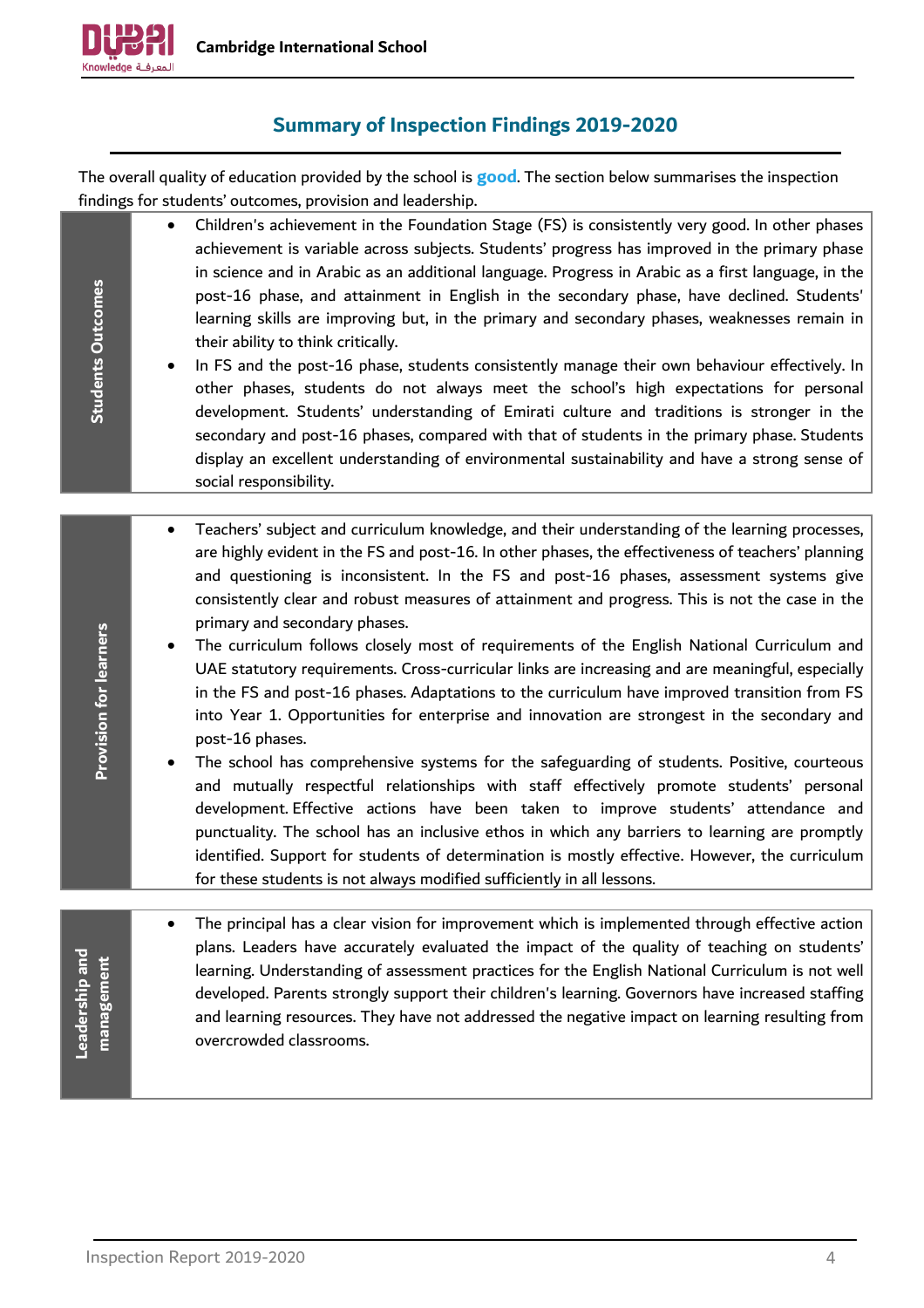

# **The best features of the school:**

- The vision and direction provided by the principal
- The outstanding personal development of children and students in FS and the post-16 phase
- Students' outstanding knowledge and understanding of social and environmental issues, and their contribution to the school and the wider community
- The supportive environment created through very good systems for care, safety and guidance
- The outstanding partnership with parents and the contribution which they make to students' achievements.

#### **Key recommendations:**

- Increase the effectiveness of teachers' questions and thereby challenge students to think critically, to draw conclusions and to explain their learning, particularly in the primary and secondary phases.
- Improve consistency in teachers' planning and adjusting of tasks, taking full account of curriculum standards and the learning needs of all groups of students.
- Increase the impact of middle leaders in improving the quality of teaching and learning in their area of delegated responsibility.
- Improve the accuracy of self-evaluation by reviewing the system for measuring and tracking students' attainment and progress, and by increasing the focus given to the evaluation of attainment and progress during classroom monitoring.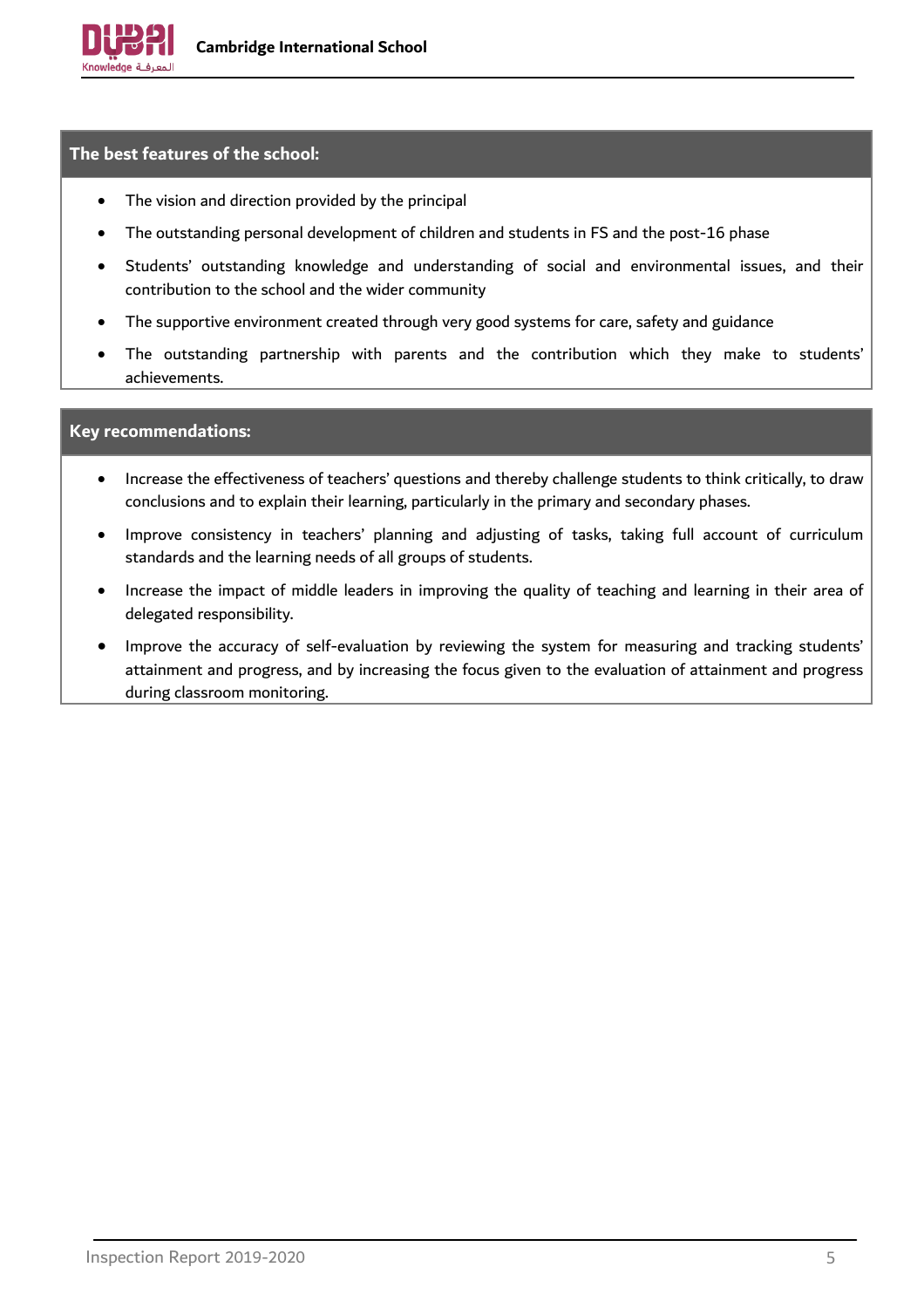<span id="page-5-0"></span>

# **Overall School Performance**

# **Good**

**1. Students' Achievement**

|                                        |            | <b>Foundation Stage</b> | <b>Primary</b>    | <b>Secondary</b> | <b>Post-16</b> |
|----------------------------------------|------------|-------------------------|-------------------|------------------|----------------|
|                                        | Attainment | Not applicable          | Acceptable        | Acceptable       | Good           |
| Islamic<br>Education                   | Progress   | Not applicable          | Good              | Good             | Good           |
|                                        | Attainment | Not applicable          | Good              | Acceptable       | Acceptable     |
| Arabic as a<br>First Language          | Progress   | Not applicable          | Good              | Acceptable       | Acceptable     |
|                                        | Attainment | Not applicable          | Acceptable        | Acceptable       | Not applicable |
| Arabic as an<br>Additional<br>Language | Progress   | Not applicable          | Good <sup>1</sup> | Acceptable       | Not applicable |
| ABC                                    | Attainment | Very good               | Good              | Good $\bigstar$  | Very good      |
| English                                | Progress   | Very good               | Good              | Very good        | Very good      |
| $^{+}$<br>$\times$<br>$\equiv$         | Attainment | Very good               | Good              | Very good        | Good           |
| Mathematics                            | Progress   | Very good               | Good              | Very good        | Very good      |
|                                        | Attainment | Very good               | Good              | Very good        | Very good      |
| Science                                | Progress   | Very good               | Very good 1       | Very good        | Very good      |
| <b>UAE Social</b><br><b>Studies</b>    | Attainment |                         |                   | Acceptable       |                |
|                                        |            | <b>Foundation Stage</b> | <b>Drimary</b>    | Secondary        | $Dnet-16$      |

|                        | <b>Foundation Stage</b> | Primary | <b>Secondary</b> | Post-16   |
|------------------------|-------------------------|---------|------------------|-----------|
| <b>Learning skills</b> | Very good               | Good    | Good             | Very good |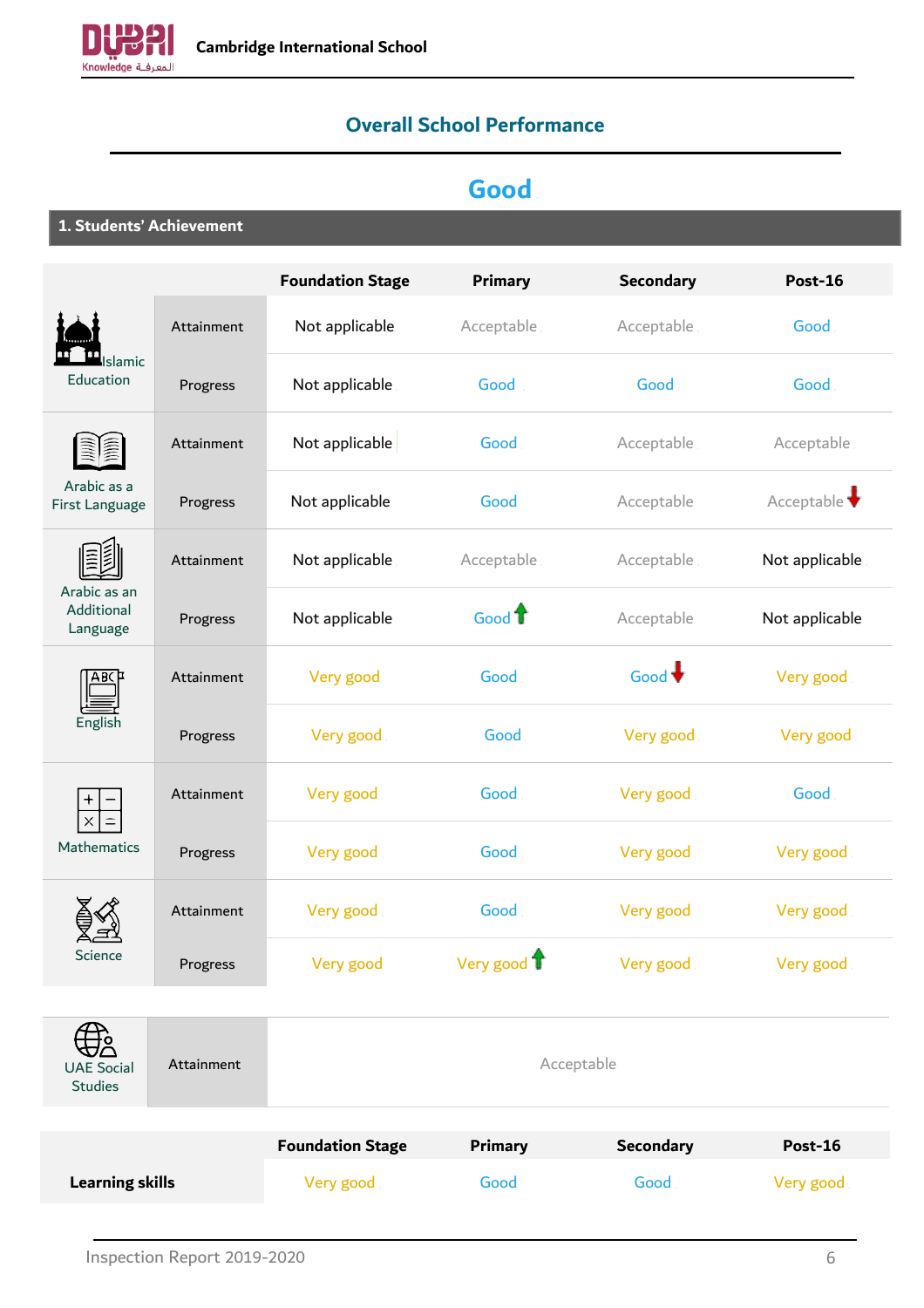

# **2. Students' personal and social development, and their innovation skills**

|                                                                                                 | <b>Foundation Stage</b> | Primary        | <b>Secondary</b> | <b>Post-16</b> |
|-------------------------------------------------------------------------------------------------|-------------------------|----------------|------------------|----------------|
| <b>Personal development</b>                                                                     | Outstanding             | Very good      | Very good        | Outstanding    |
| <b>Understanding of Islamic</b><br>values and awareness of<br><b>Emirati and world cultures</b> | Outstanding             | Very good      | Outstanding      | Outstanding    |
| Social responsibility and<br>innovation skills                                                  | Outstanding             | Outstanding    | Outstanding      | Outstanding    |
| 3. Teaching and assessment                                                                      |                         |                |                  |                |
|                                                                                                 | <b>Foundation Stage</b> | <b>Primary</b> | <b>Secondary</b> | Post-16        |
| <b>Teaching for effective learning</b>                                                          | Very good               | Good           | Good             | Very good      |
| <b>Assessment</b>                                                                               | Very good               | Good           | Good             | Very good      |
| 4. Curriculum                                                                                   |                         |                |                  |                |
|                                                                                                 | <b>Foundation Stage</b> | <b>Primary</b> | <b>Secondary</b> | Post-16        |
| Curriculum design and<br>implementation                                                         | Very good               | Very good      | Outstanding      | Outstanding    |
| <b>Curriculum adaptation</b>                                                                    | Very good               | Very good      | Outstanding      | Outstanding    |
| 5. The protection, care, guidance and support of students                                       |                         |                |                  |                |
|                                                                                                 | <b>Foundation Stage</b> | <b>Primary</b> | <b>Secondary</b> | Post-16        |
| Health and safety, including<br>arrangements for child<br>protection/ safeguarding              | Very good               | Very good      | Very good        | Very good      |
| Care and support                                                                                | Very good               | Very good      | Very good        | Outstanding    |
| 6. Leadership and management                                                                    |                         |                |                  |                |
| The effectiveness of leadership                                                                 |                         |                | Very good        |                |
| School self-evaluation and improvement planning                                                 |                         |                | Good             |                |
| Parents and the community                                                                       |                         |                | Outstanding      |                |
| Governance                                                                                      |                         |                | Good             |                |
| Management, staffing, facilities and resources                                                  |                         |                | Good             |                |

<span id="page-6-0"></span>For further information regarding the inspection process, please look at **[UAE School Inspection Framework](https://www.khda.gov.ae/Areas/Administration/Content/FileUploads/Publication/Documents/English/20170112135640_KHDAINSPECTIONFRAMEWORKEN.pdf)**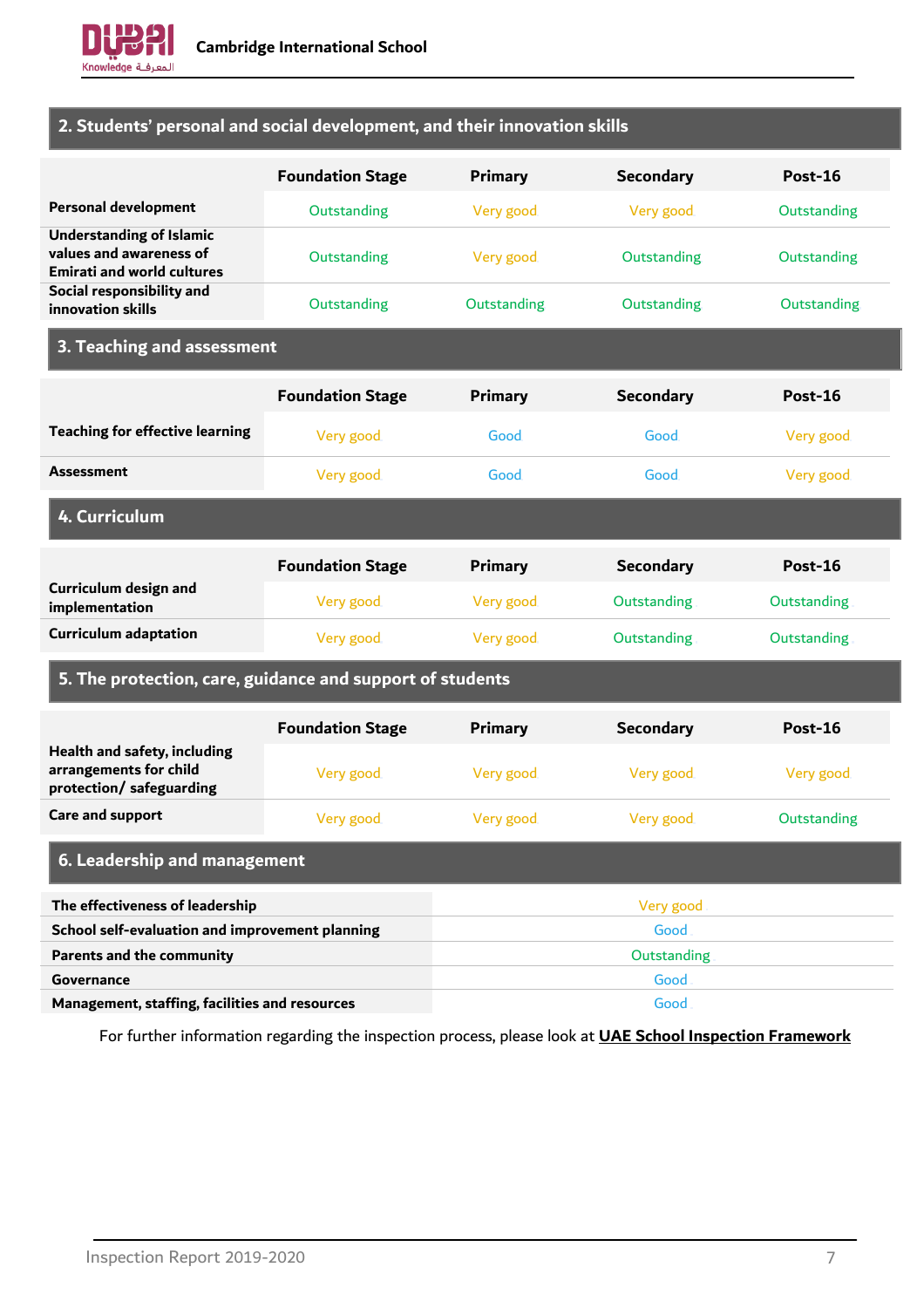

# **National Priorities**

### <span id="page-7-0"></span>**National Agenda Parameter**



In 2014, H.H. Sheikh Mohammed Bin Rashid Al Maktoum, Vice-President and Prime Minister of the UAE, and Ruler of Dubai, launched the UAE National Agenda 2021. In 2015, KHDA launched the National Agenda Parameter (N.A.P.), which is a method for measuring and monitoring schools' progress towards achieving the UAE National Agenda targets.

The following section focuses on the success of the school in meeting the National Agenda Parameter targets.

The school meets the registration requirements for the National Agenda Parameter.

## **School's Progression In International Assessments is above expectations**

• The school exceeded its targets in the Programme for International Student Assessment (PISA) in 2015. It exceeded its 2015 targets in the Trends in Mathematics and Science Study (TIMSS) in Year 9 but not in Year 5. The average score in the Progress in International Reading Literacy Study (PIRLS) has improved. National Agenda benchmark assessments in 2019 remain at the high level of 2018. The profile of results is stronger in the primary phase than in the secondary. This difference was not evident in 2018. When comparing N.A.P. outcomes against the Cognitive Abilities Test (CAT4), on average, most students exceed expectations in mathematics and science, and in English in the primary phase.

#### **Impact of leadership meets expectations**

Leaders' commitment to the UAE National Agenda is demonstrated in the school's action plans. Information from external attainments is acknowledged as a benchmark for the school's internal assessments. The curriculum is aligned with the requirements of international and N.A.P. benchmarking assessments. Assessment information is not used consistently in the primary and secondary phases to guide teachers' planning of their lessons.

#### **Impact of learning meets expectations**

• Action to promote and develop students' critical thinking, problem-solving, enquiry and research skills is a priority for school leaders. The use of the scientific method to support investigative practical work in science is developing. Digital devices are sometimes used to support learning.

#### **Overall, the school's progression to achieve the UAE National Agenda targets meets expectations.**

- Raise attainment in English in the secondary phase so that most students exceed their CAT4 measured potential.
- Ensure that assessment information is used consistently by teachers in the primary and secondary phases to guide them in the planning of their lessons.
- Sustain the action being taken to promote and develop students' critical thinking, problemsolving, enquiry and research skills.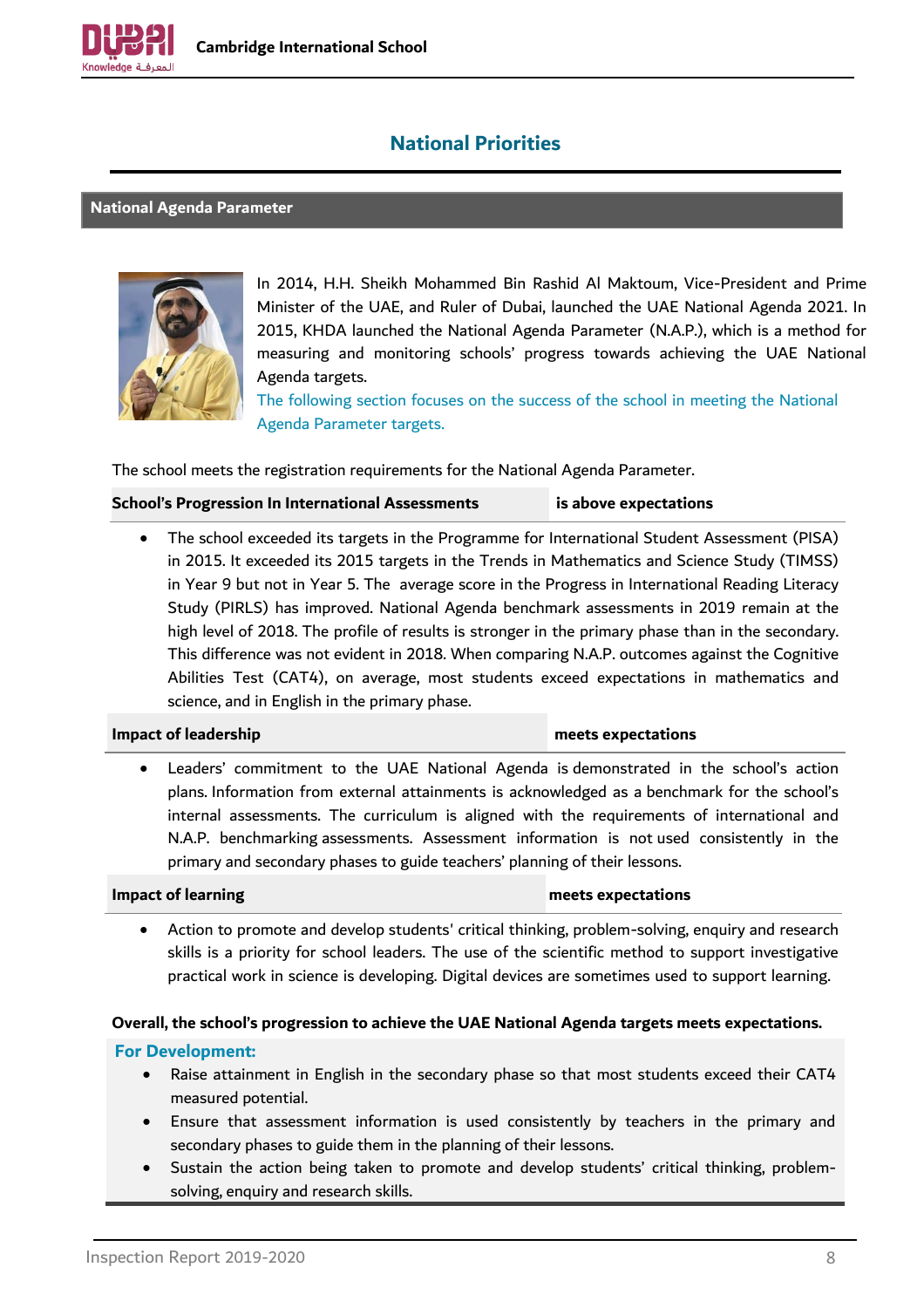

#### <span id="page-8-0"></span>**Moral education**

- Overall, the quality of teaching in moral education is good. Teachers plan engaging lessons and create motivating learning experiences for their students. Lessons are taught weekly from Years 1 to 13.
- Students' learning in moral education is assessed by using both on-going and end-of-topic assessments. Their achievement is reported to parents.
- The quality of the curriculum is good. All key concepts from the moral education curriculum are fully addressed. Each lesson lasts for 55 minutes, as required.

The school's implementation of the moral education is **meeting expectations.**

#### **For Development:**

• Provide greater opportunities for students to carry out independent research using electronic devices.

#### <span id="page-8-1"></span>**Reading across the curriculum**

- A greater focus on reading for pleasure, and on the development of reading skills in both Arabic and English, has led to improvements in students' reading. The school is thorough in tracking reading progress, and swift to provide support where needed. Effective guided reading and focused instruction is improving the quality of students' reading.
- Assessment information on reading clearly indicates the rapid progress that individual students are making. In internal and external assessments, most students now achieve above expected levels.
- School leaders are committed to improving reading across the curriculum. Investment in resources and professional training have resulted in more subject-specific language being used in lessons across all subjects.
- Actions to bring about improvement in reading across the curriculum are clearly stated in development planning and acted upon.

**The school's provision, leading to raised outcomes in reading across the curriculum, is developing.**

#### **For Development:**

Extend students' higher-order reading skills.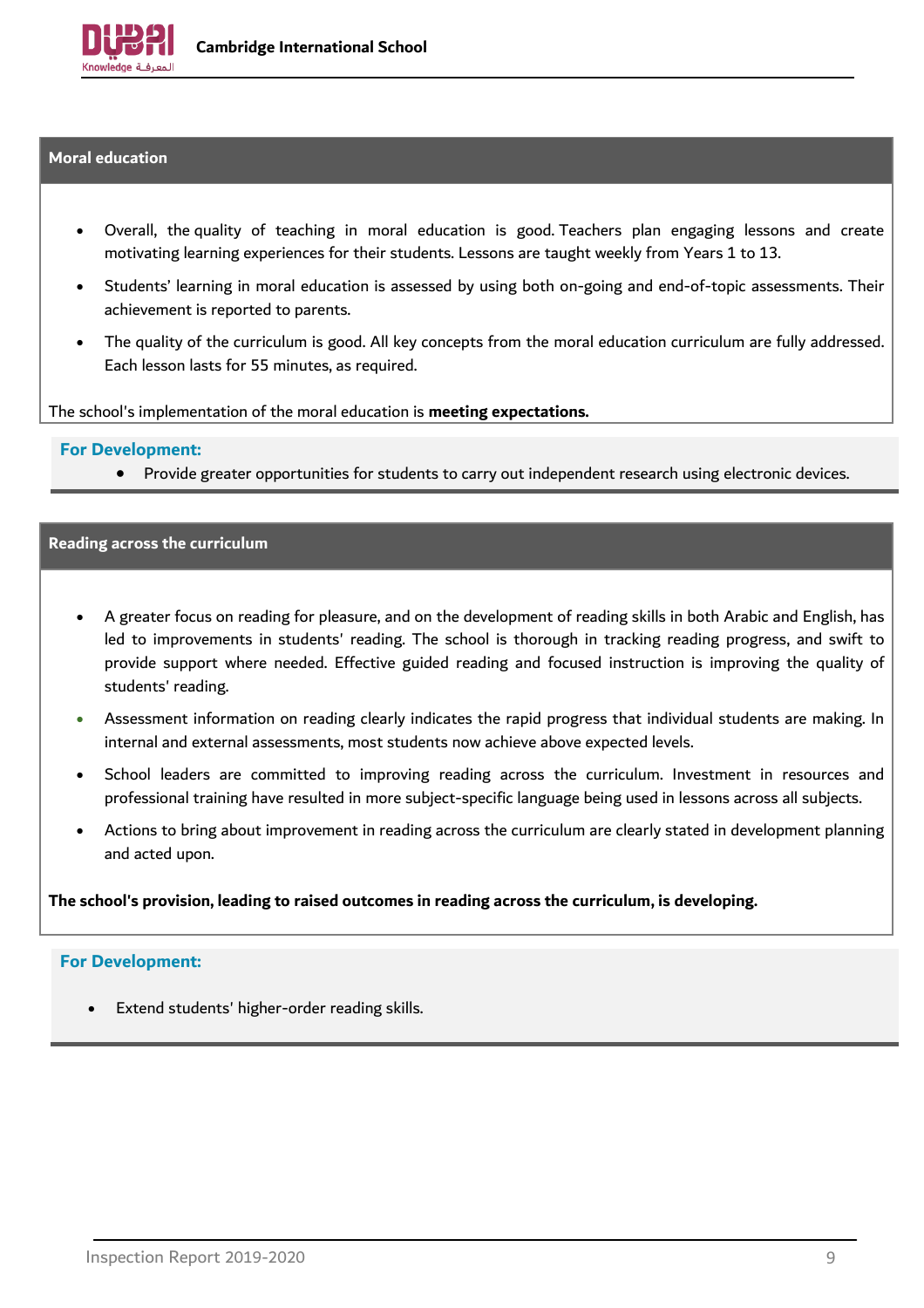

# <span id="page-9-0"></span>**Innovation**

- The skills of innovation, enterprise, research, critical thinking and business knowledge are strongly promoted within the innovation club. The example of students who have had international success in competitions is key to this development.
- Students in the secondary and post-16 phases initiate and develop original and successful enterprise and volunteering projects. In making use of advanced learning technologies, they are extending their skills of innovation.
- Critical thinking and problem-solving are increasingly a feature of lessons in science. The focus on discovery learning in the primary phase provides a foundation for innovation. In other subjects, the development of these skills is variable.
- Activities to enhance the curriculum, supported within the local community, are encouraging students' creativity. The election of senior students to leadership roles introduces them to the democratic process.
- Leaders, governors and student leaders, are fully committed to creating a climate in which innovative thought and practice can flourish.

#### **The school's promotion of a culture of innovation is developing**

- Extend the reach of the innovation club so that it can inspire and support students' enterprise in all year groups.
- Enhance the development of critical thinking and problem-solving skills in all subjects and phases.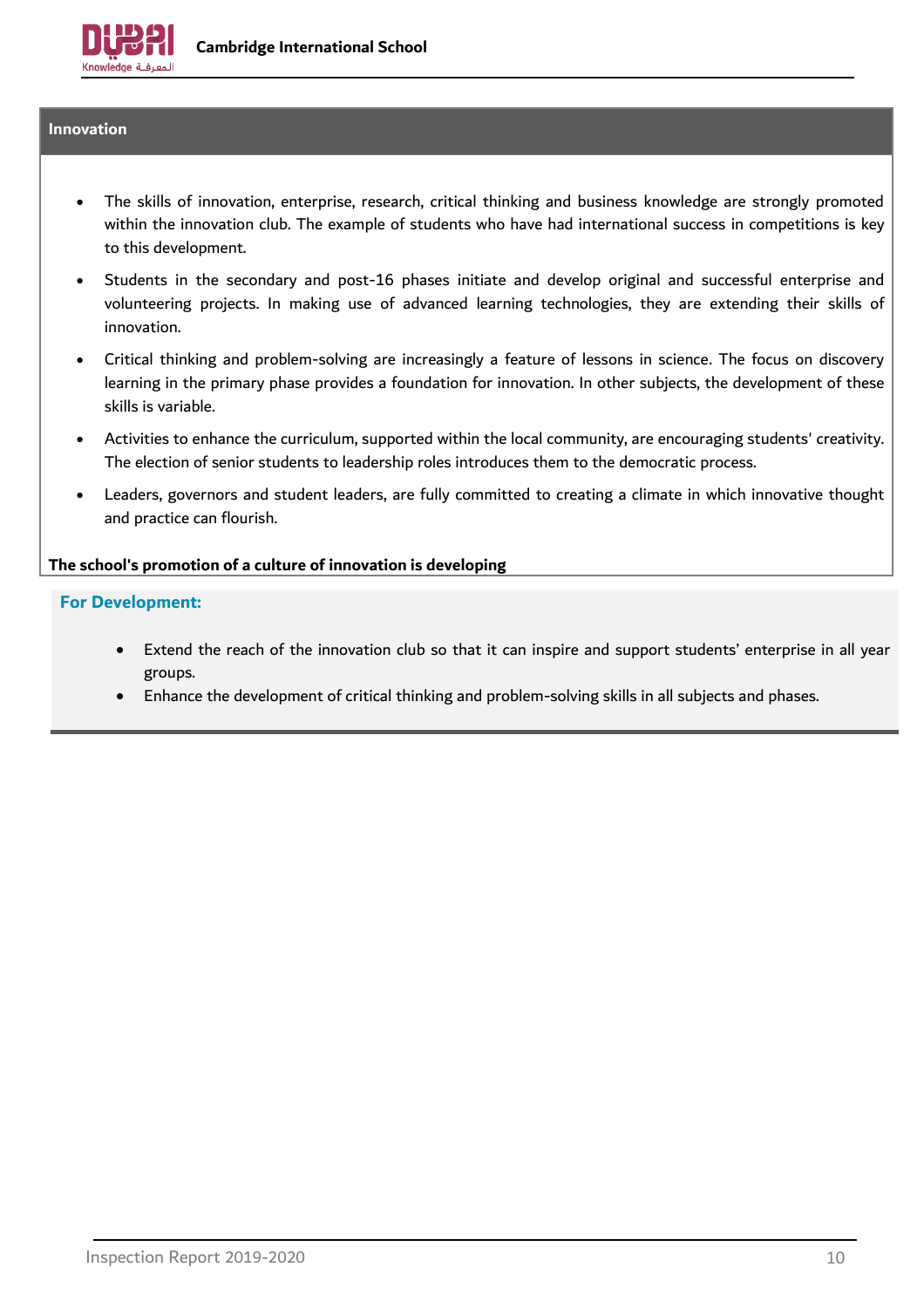

# <span id="page-10-0"></span>**Main Inspection Report**

# **1. Students' Achievement**

## **Islamic education**

|            | <b>Foundation Stage</b> | Primary    | <b>Secondary</b> | Post-16 |
|------------|-------------------------|------------|------------------|---------|
| Attainment | Not applicable          | Acceptable | Acceptable       | Good .  |
| Progress   | Not applicable          | Good       | Good             | Good .  |

• Attainment and progress of non-Arab students are better than those of Arab students across all phases. Girls make better progress than boys, especially in upper year groups of the primary and secondary phases.

- Students have an adequate knowledge of the Pillars of Islam, Hadeeth, and of Islamic values and morals. Their knowledge is deeper in the post-16 phase. Recitation skills are not as well developed. Progress in understanding Islamic law and Seerah is rapid across the three phases. However, students' abilities to make links between Islamic elements is less developed.
- Students' skills of memorisation are developing well due to their involvement in Holy Qur'an competitions. However, progress in their understanding of the verses, and applying the recitation rules independently, is slower.

#### **For Development:**

• Increase students' understanding of Seerah, Islamic law and the meaning of the verses of the Holy Qur'an, so that they can develop the ability to quote them as points of reference.

|            | <b>Foundation Stage</b> | Primary | <b>Secondary</b> | Post-16                         |
|------------|-------------------------|---------|------------------|---------------------------------|
| Attainment | Not applicable          | Good    | Acceptable       | Acceptable                      |
| Progress   | Not applicable          | Good    | Acceptable       | Acceptable $\blacktriangledown$ |

#### **Arabic as a First Language**

- Students in the primary phase show strongest development in the four language skills. The school's internal data suggest that the achievement of students in the post-16 phase is above curriculum standards. However, this was not evident during the inspection.
- In the primary phase, students are developing effective skills in speaking and writing. They participate actively in discussions and answer questions confidently. In the secondary and post-16 phases, independent and extended writing skills remain an area for development.
- The school uses information from assessments to inform learning and teaching. However, the assessments which are used do not fully meet curriculum expectations and do not give accurate information. Students' writing, particularly in the secondary phase, is not adequately checked for authenticity.

- Develop students' extended writing skills in the secondary and post-16 phases.
- Ensure reliability in the assessment of students' attainment and progress.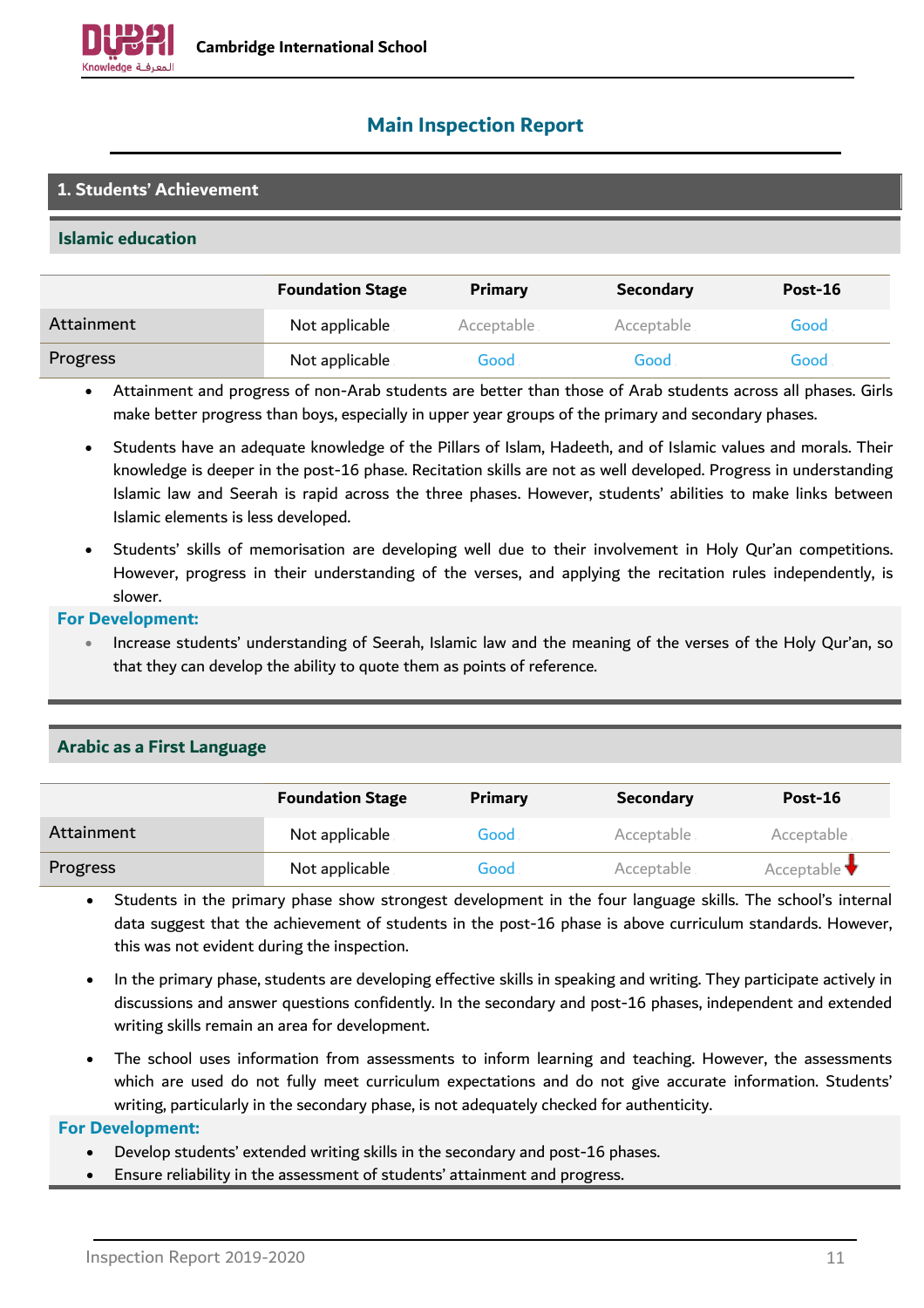

# **Arabic as an Additional Language**

|            | <b>Foundation Stage</b> | Primary    | <b>Secondary</b> | Post-16        |
|------------|-------------------------|------------|------------------|----------------|
| Attainment | Not applicable          | Acceptable | Acceptable       | Not applicable |
| Progress   | Not applicable          | Good T     | Acceptable       | Not applicable |

- Students in the primary phase show improved progress in their language skills. There are no significant differences between the performance of boys and girls. Some over-use of English in the Arabic classes slows students' acquisition of the language.
- Students in the primary phase use appropriate vocabulary confidently, and express themselves well when discussing familiar contexts. In the secondary phase, speaking and writing skills are less developed.
- Although teachers use the new Ministry of Education (MoE) standards, progress is slower in the secondary phase. Assessments do not reflect the years of study, and therefore do not provide accurate information regarding students' attainment and progress.

#### **For Development:**

- Reduce the dependency on spoken English in lessons.
- Teach students in groups according to their attainment levels and linguistic abilities in order to accelerate progress towards meeting the expectations for their years of study.

# **English**

|            | <b>Foundation Stage</b> | Primary | <b>Secondary</b>     | Post-16   |
|------------|-------------------------|---------|----------------------|-----------|
| Attainment | Very good               | Good    | Good $\blacklozenge$ | Very good |
| Progress   | Very good               | Good    | Very good            | Very good |

- A large majority of students in the FS and post-16 phases achieve above curriculum standards and make better than expected progress in all four language skills. In the primary and secondary phases, however, students' writing skills are less developed.
- Across the school, there has been a focus on improving listening, speaking and reading skills. Students have more frequent opportunities to talk, to present topics, and to debate in lessons. They use a greater range of vocabulary, and can express themselves more precisely. Most are keen to read and do so with fluency, good intonation and increasing comprehension.
- Students in the primary phase write more frequently, at greater length, and in an increasing range of styles. Consequently, the quality of their writing is gradually improving. Teachers' expectations for writing remain too low in the secondary phase.

#### **For Development:**

• Improve the quality of students' writing, especially in the secondary phase.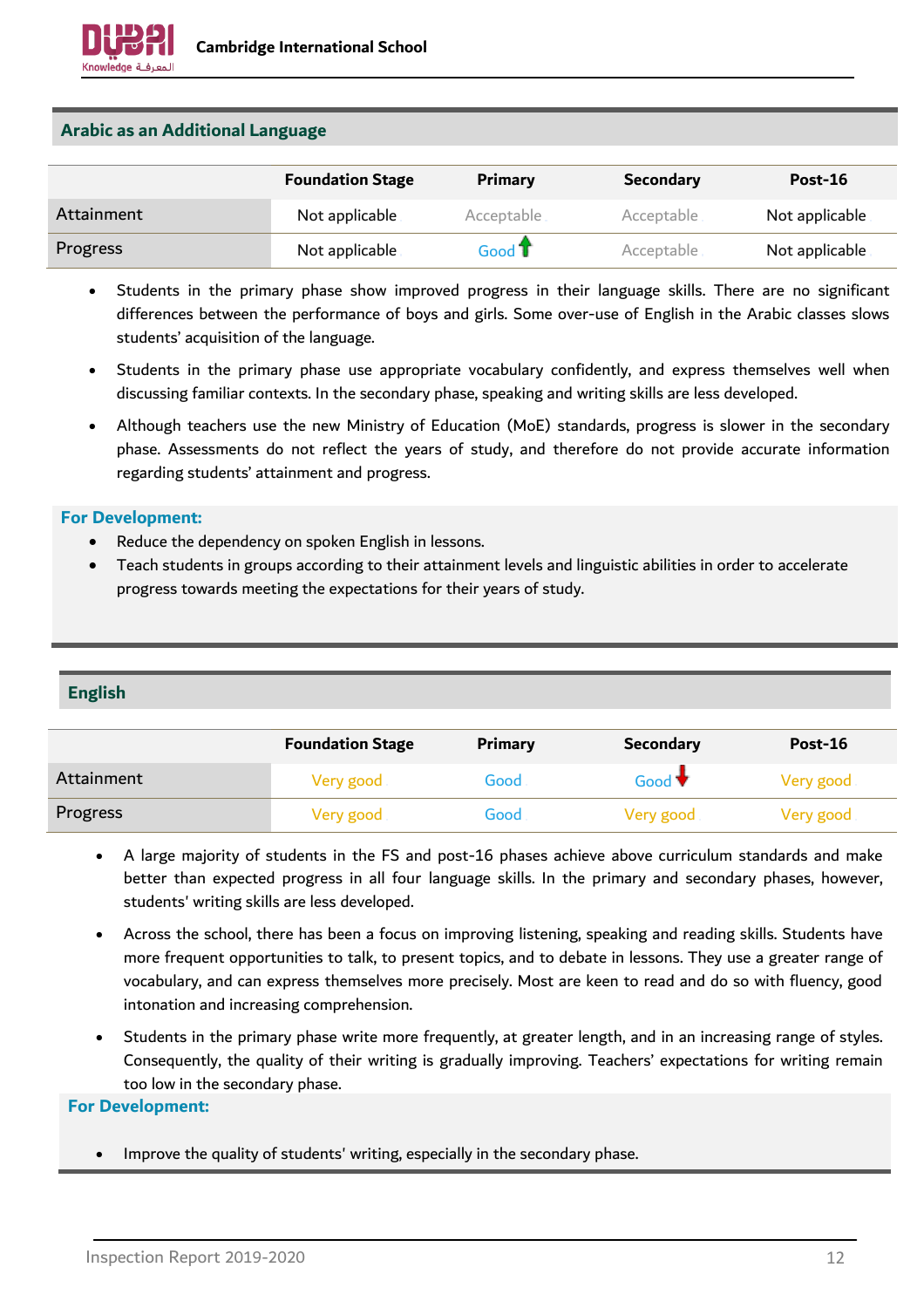

# **Mathematics**

|            | <b>Foundation Stage</b> | Primary | <b>Secondary</b> | Post-16   |
|------------|-------------------------|---------|------------------|-----------|
| Attainment | Very good               | Good    | Very good        | Good      |
| Progress   | Very good               | Good    | Very good        | Very good |

- Children's ability to count and to understand numbers develops rapidly in FS. Students' progress is slower in the primary phase because they are not sufficiently challenged in class. Their progress accelerates through the secondary and post-16 phases.
- In FS, children know the names of simple shapes. In the primary phase, students can calculate successfully using large numbers, and use fractions and coordinates. In the secondary phase, students rapidly extend their understanding of increasingly complex mathematical ideas and processes.
- External tests results are consistently high in both primary and secondary phases. However, students are not effective in solving problems, nor do they think critically about mathematics. Activities to promote these skills are not regular, challenging features of their work.

## **For Development:**

- Increase students' ability to use mathematical knowledge to solve problems.
- Accelerate progress in the primary phase by designing learning activities which challenge and stimulate students' interest in the subject in every lesson.

# **Science**

|            | <b>Foundation Stage</b> | <b>Primary</b>        | <b>Secondary</b> | Post-16   |
|------------|-------------------------|-----------------------|------------------|-----------|
| Attainment | Very good               | Good                  | Very good        | Very good |
| Progress   | Very good               | Very good $\mathbf T$ | Very good        | Very good |

- Children in FS are introduced early to the skills of scientific inquiry, and so have a stronger foundation for increased progress. However, in the primary phase, they tend to follow teachers' instructions when investigating topics, and so cannot make discoveries for themselves.
- Older students apply analysis and critical thinking to concepts such as terminal velocity, balanced and unbalanced forces. By Year 10, they can explain Hooke's law. However, they do not always understand how to link their knowledge to real life.
- With an emphasis on preparation for examinations at post-16, there is a risk of isolating science within the laboratory. However, competitions and science fairs have led older students to apply ground-breaking science to real-world issues such as the diagnosis of skin cancers.

- Improve students' abilities to make discoveries for themselves within open-ended investigations.
- Enable students to apply their scientific knowledge to real-life situations.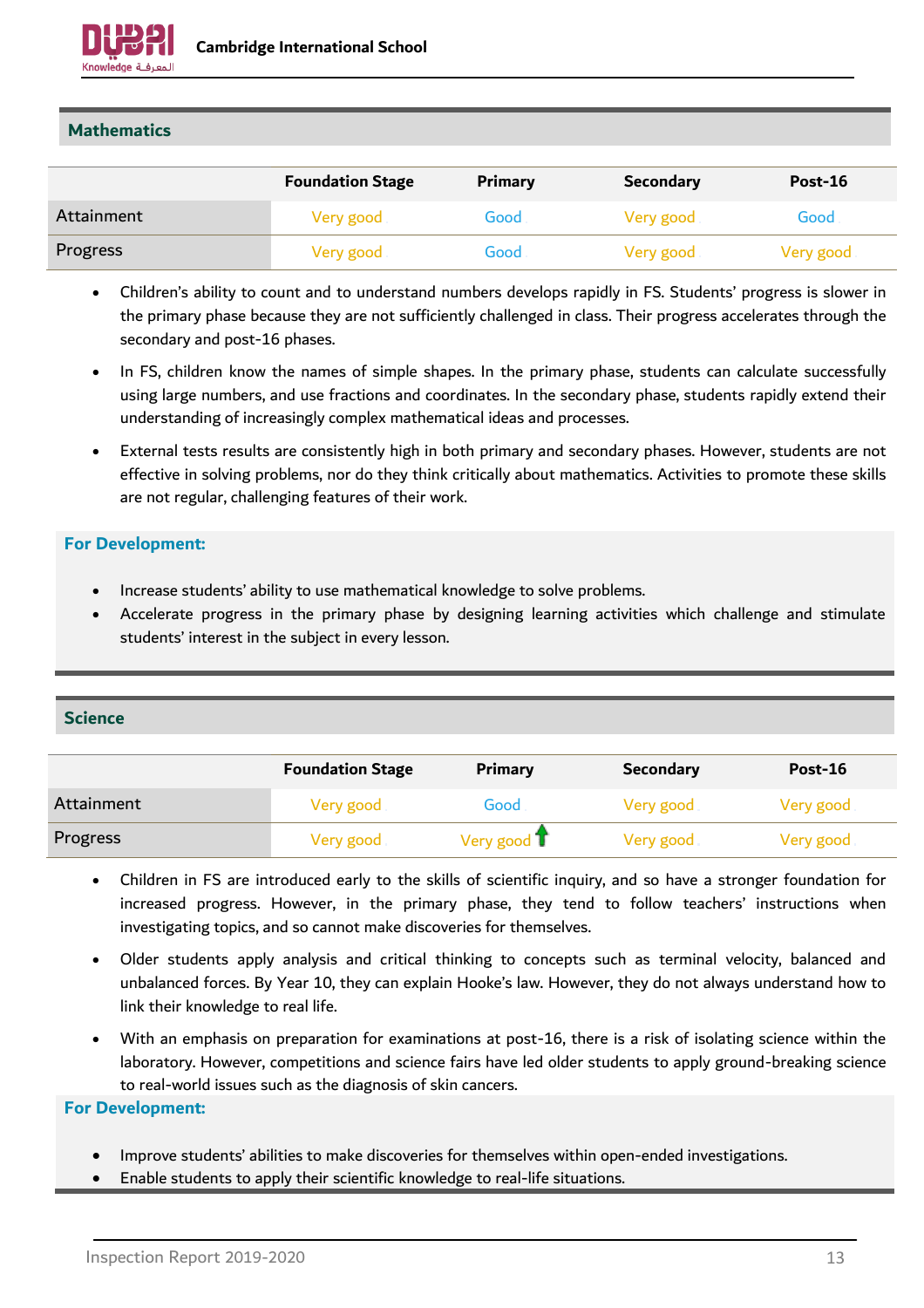

# **UAE Social Studies**

|            | All phases |
|------------|------------|
| Attainment | Acceptable |

- Students' knowledge of the history of the UAE is stronger than their knowledge of geography. Their attainment is higher, relative to their age, in lower primary classes, than in other year groups in the school.
- Students in upper primary and secondary phases struggle to exceed curriculum standards. They do not have the skills needed to analyse information or to draw conclusions. They can present a large number of facts, but they cannot explain what they know.
- Speakers from outside school and visits to places of interest contribute well to the development of students' knowledge. Opportunities to challenge students to think critically, and to take learning beyond the retention of basic facts, are infrequent.

## **For Development:**

• Expand students' learning beyond the basic facts related to the history, culture and heritage of the UAE.

# **Learning Skills**

|                 | <b>Foundation Stage</b> | <b>Primary</b> | <b>Secondary</b> | <b>Post-16</b> |
|-----------------|-------------------------|----------------|------------------|----------------|
| Learning skills | Very good               | Good           | Good             | Very good      |

- Children in FS develop their sense of responsibility through collaborative play and investigation in the outdoor learning area. During science lessons in the primary phase, students engage very well with one another in learning through enquiry. This is not always evident in other subjects.
- Critical thinking increasingly features in most subjects as students progress through the school, though it is not embedded in all lessons. Discussion is most effective in smaller groups. The small size of classrooms, in relation to the number of students in them, slows progress in the development of collaboration skills.
- Students make connections between subjects and apply skills across subject boundaries. They make links to world and to UAE contexts. Online research conducted at home is commonly shared through presentations by post-16 students. This practice is not evident across other phases.

# **For Development:**

• Offer opportunities for all students to research and present their findings in all subjects at all stages.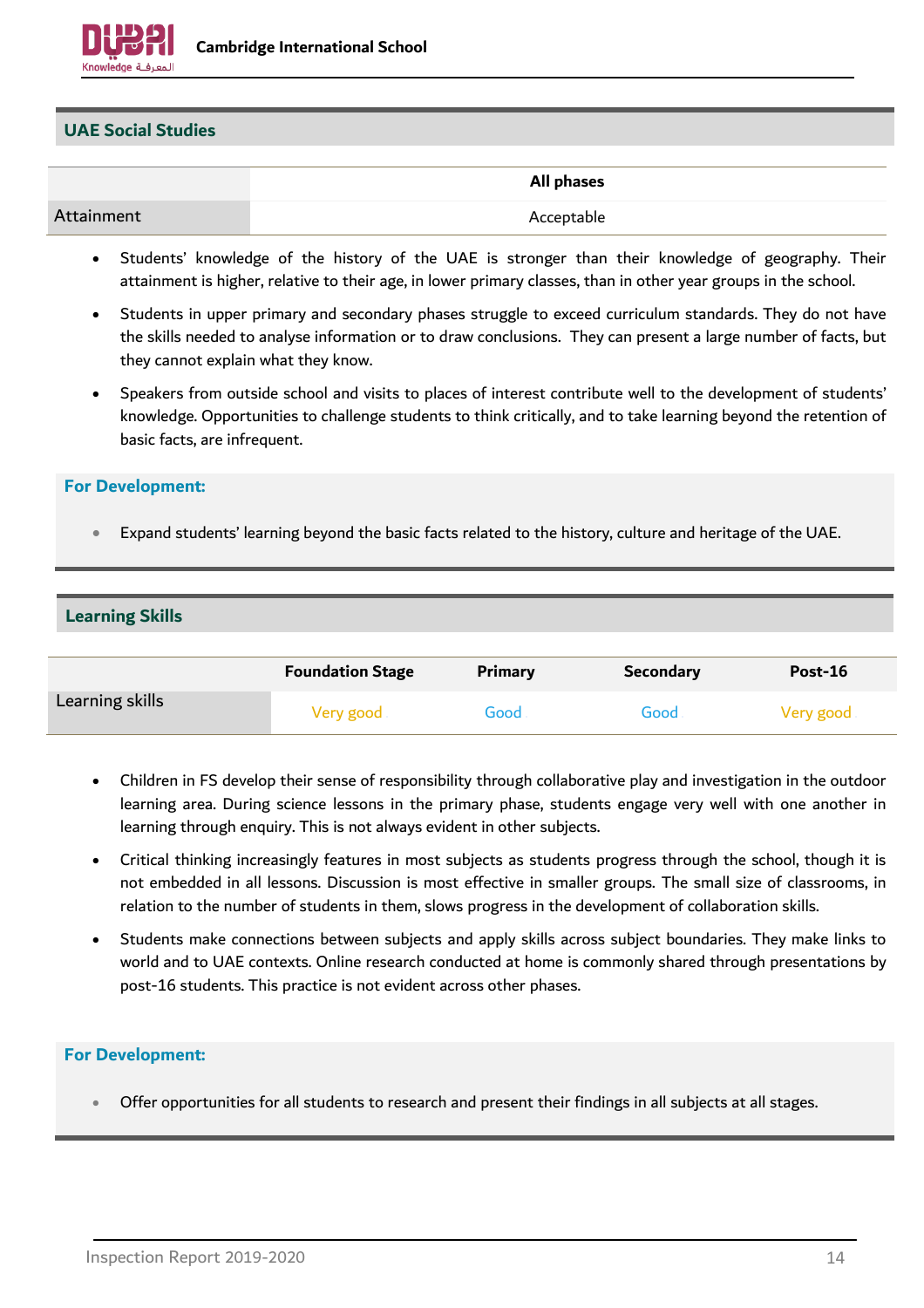# **2. Students' personal and social development, and their innovation skills**

|                      | <b>Foundation Stage</b> | <b>Primary</b> | Secondary | Post-16     |
|----------------------|-------------------------|----------------|-----------|-------------|
| Personal development | <b>Outstanding</b>      | Very good      | Very good | Outstanding |

- Most students have a strong sense of personal responsibility. They show independence of mind as they initiate and participate in various activities in and outside school. They display a positive attitude towards their learning and to one another.
- Behaviour in the FS and at post-16 is very good. Children and students maintain high standards of discipline. In some primary and secondary classes, a few students are not fully engaged, and show negative attitudes which adversely affect their learning.
- Students have a strong commitment to follow safe and healthy lifestyles. They are active and know how to keep fit and well. They understand how to use the internet safely. Attendance is very good overall.

|                                                                                   | <b>Foundation Stage</b> | <b>Primary</b> | <b>Secondary</b> | Post-16            |
|-----------------------------------------------------------------------------------|-------------------------|----------------|------------------|--------------------|
| Understanding of Islamic<br>values and awareness of<br>Emirati and world cultures | <b>Outstanding</b>      | Very good      | Outstanding      | <b>Outstanding</b> |
|                                                                                   |                         |                |                  |                    |

• Students' understanding of Emirati culture and traditions is not as strong in the primary phase as it is in the other phases. Girls' knowledge of worldwide cultures is better than that of boys in all phases.

- Students appreciate their own cultures and traditions. Senior students' understanding of Islamic values and of how these influence life in the UAE, is secure. Students in the primary phase know about Emirati traditions, but cannot make links between traditions and Islamic values.
- Through a range of interesting initiatives, older students are able to make comparisons between traditions and different cultures around the world. This is less evident in the primary phase.

|                                                | <b>Foundation Stage</b> | <b>Primary</b> | <b>Secondary</b> | Post-16            |
|------------------------------------------------|-------------------------|----------------|------------------|--------------------|
| Social responsibility and<br>innovation skills | Outstanding             | Outstanding    | Outstanding      | <b>Outstanding</b> |

- Students are active and involve themselves in a range of community welfare activities, such as the Pinktober Initiative for breast cancer and support for schools in Malawi. The student council plays an important role in these initiatives.
- Students confidently launch developments across the school in areas such as digital literacy, charity and innovation. The innovation club has introduced a range of projects which include the Cambridge leadership conference and community service lessons.
- Students display an excellent understanding of environmental sustainability. They care for the school and contribute successfully to improving the environment. They engage in successful projects such as the paper collection and the drive for a plastic free school. As a result, the school has been awarded the Green Flag for environmental awareness.

- Improve all students' attitudes to work and their ability to manage their own behaviour to meet the high standards of the best.
- Enhance students' understanding of Emirati culture and its links to Islamic values in the primary phase.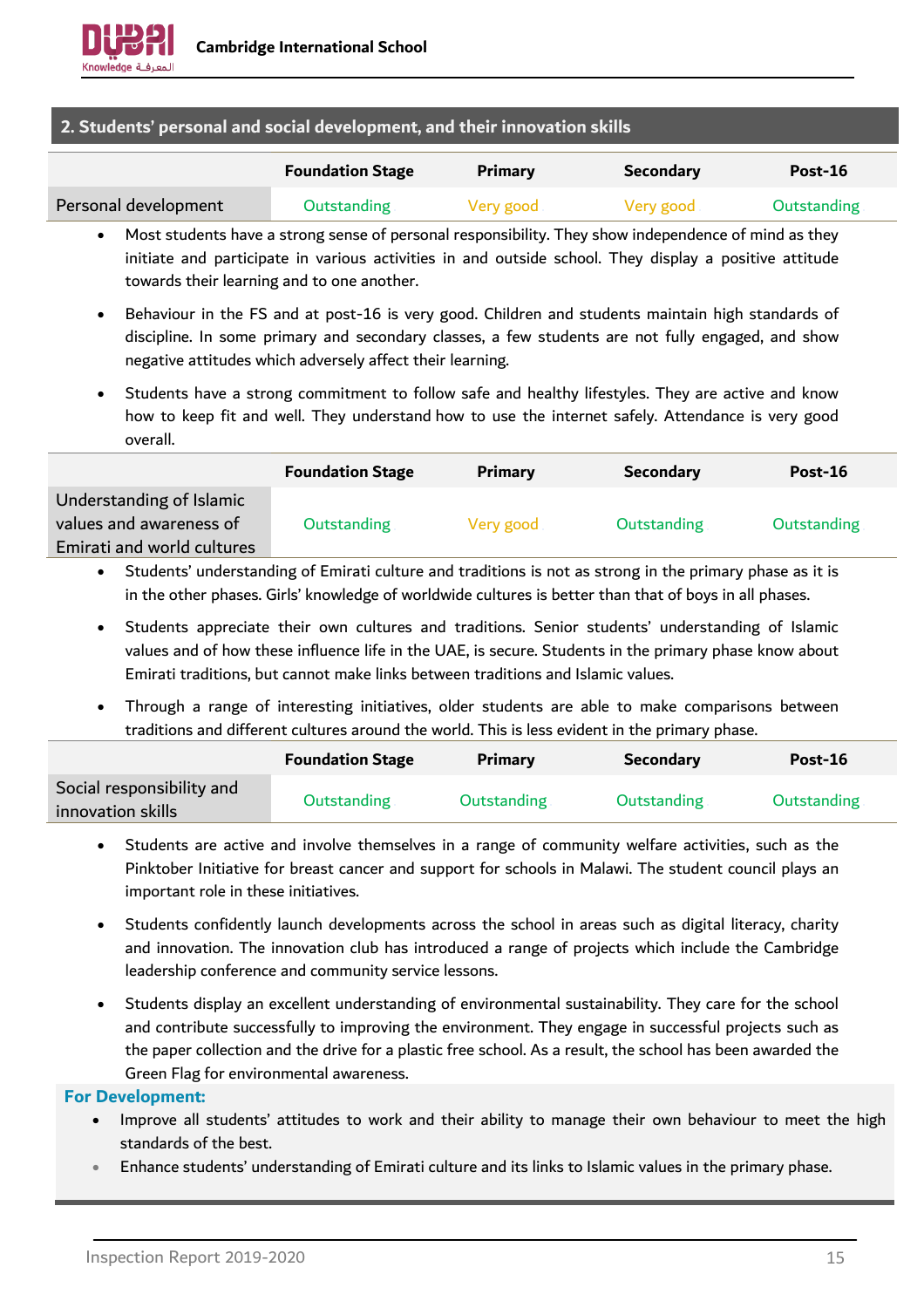

## **3. Teaching and assessment**

|                                    | <b>Foundation Stage</b> | Primary | <b>Secondary</b> | Post-16   |
|------------------------------------|-------------------------|---------|------------------|-----------|
| Teaching for effective<br>learning | Very good               | Good    | Good             | Very good |

- The understanding of how children learn in FS, and the depth of teachers' subject knowledge in the post-16 phase, underpin the stronger teaching in these phases. Elsewhere, teachers' expertise and expectations are more varied. As a result, the needs of all groups of students are not consistently met.
- In the FS and post-16, teachers use questioning effectively to challenge children and students to think about what they are learning, to make links to what they already know, and to provide explanations. In other phases, questioning merely checks the acquisition of knowledge.
- Teachers make good use of resources to engage students in most subjects and in all phases. Therefore, students have more opportunities for reflection, critical thinking and analysis, but not consistently across phases or subjects.

|            | <b>Foundation Stage</b> | Primary | Secondary | Post-16   |
|------------|-------------------------|---------|-----------|-----------|
| Assessment | Very good               | Good    | Good      | Very good |

- In FS and the post-16 phase, the school's systems of assessment produce consistently clear and robust measures of progress which are linked directly to curriculum expectations. This is not the case in the primary and secondary phases.
- Information from external examinations is analysed extensively, and is used to create detailed class profiles. The interpretation of the data is not clear enough to provide the information which subject, phase and senior leaders need to support their attempts to modify the curriculum.
- Teachers' assessment of children's learning is the basis for weekly planning in FS. A few teachers in other phases routinely assess students' progress during lessons, and adapt lesson activities to ensure that learning is sustained. This practice is not consistent throughout the school.

- Improve the effectiveness of teachers' questioning.
- Improve the consistency with which teachers routinely assess students' progress during lessons and, if necessary, adapt classroom activities to ensure that at least good progress is sustained.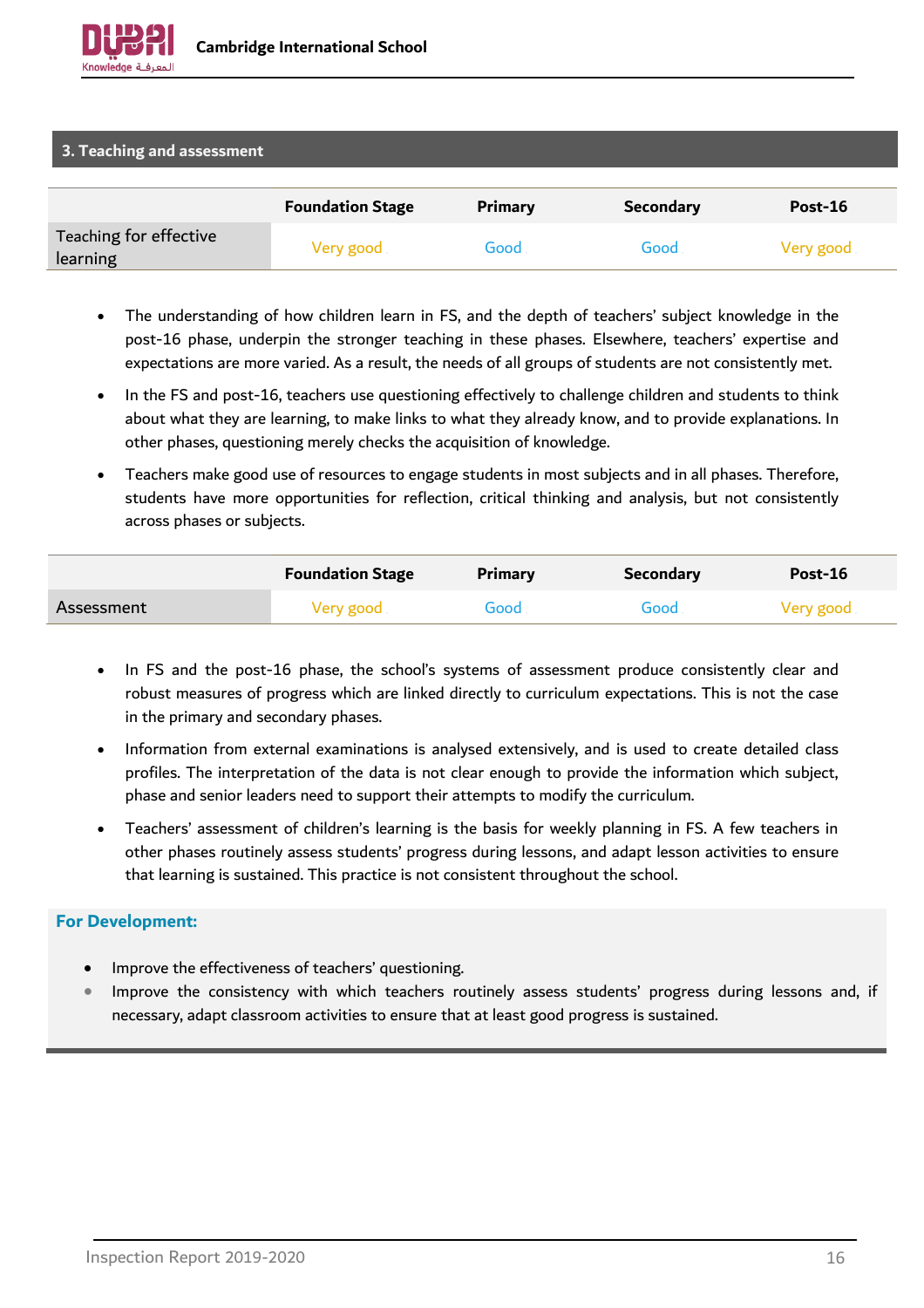

**4. Curriculum**

|                                         | <b>Foundation Stage</b> | <b>Primary</b> | <b>Secondary</b> | $Post-16$   |
|-----------------------------------------|-------------------------|----------------|------------------|-------------|
| Curriculum design and<br>implementation | Very good               | Very good      | Outstanding      | Outstanding |

- The curriculum is, in the main, aligned to the English National Curriculum and to the National Agenda. In the secondary and post-16 phases, students have a wide range of courses and options. Younger students have limited opportunities to make choices, especially in lessons.
- The curriculum is effective in promoting innovation and social responsibility. Expectations expressed in the curriculum for English are not consistently high enough, particularly for writing. This has an adverse effect on the development of language skills and results in lower results in examinations.
- Repetition of learning in the primary stage has been appropriately addressed. A thorough review of the science curriculum permits more rapid development of scientific skills in the primary phase. The curriculum for reading in FS is highly effective, and is strengthening elsewhere.

|                       | <b>Foundation Stage</b> | <b>Primary</b> | <b>Secondary</b> | Post-16     |
|-----------------------|-------------------------|----------------|------------------|-------------|
| Curriculum adaptation | Very good               | Very good      | Outstanding      | Outstanding |

- In the secondary and post-16 phases, the curriculum is enhanced and enriched by opportunities for students to be creative and innovative in their ideas. Younger students have fewer such opportunities.
- Information from assessments and CAT4 testing, is at the base of curriculum adaptation. Intervention programmes support individual additional needs. The curriculum is not consistently adapted by all teachers to ensure that the needs of all groups of students are met.
- Recent changes to the science curriculum in the primary phase are leading to learning by discovery and extending students' horizons. This is not the case in all subjects, particularly in the primary phase.
- Children have Arabic lessons for 30 minutes per week in FS1, and for 60 minutes per week in FS2.

- Review the curriculum for English in the secondary phase to align it more closely to the English National Curriculum.
- Ensure that the curriculum is adapted appropriately to meet the needs of all groups of students.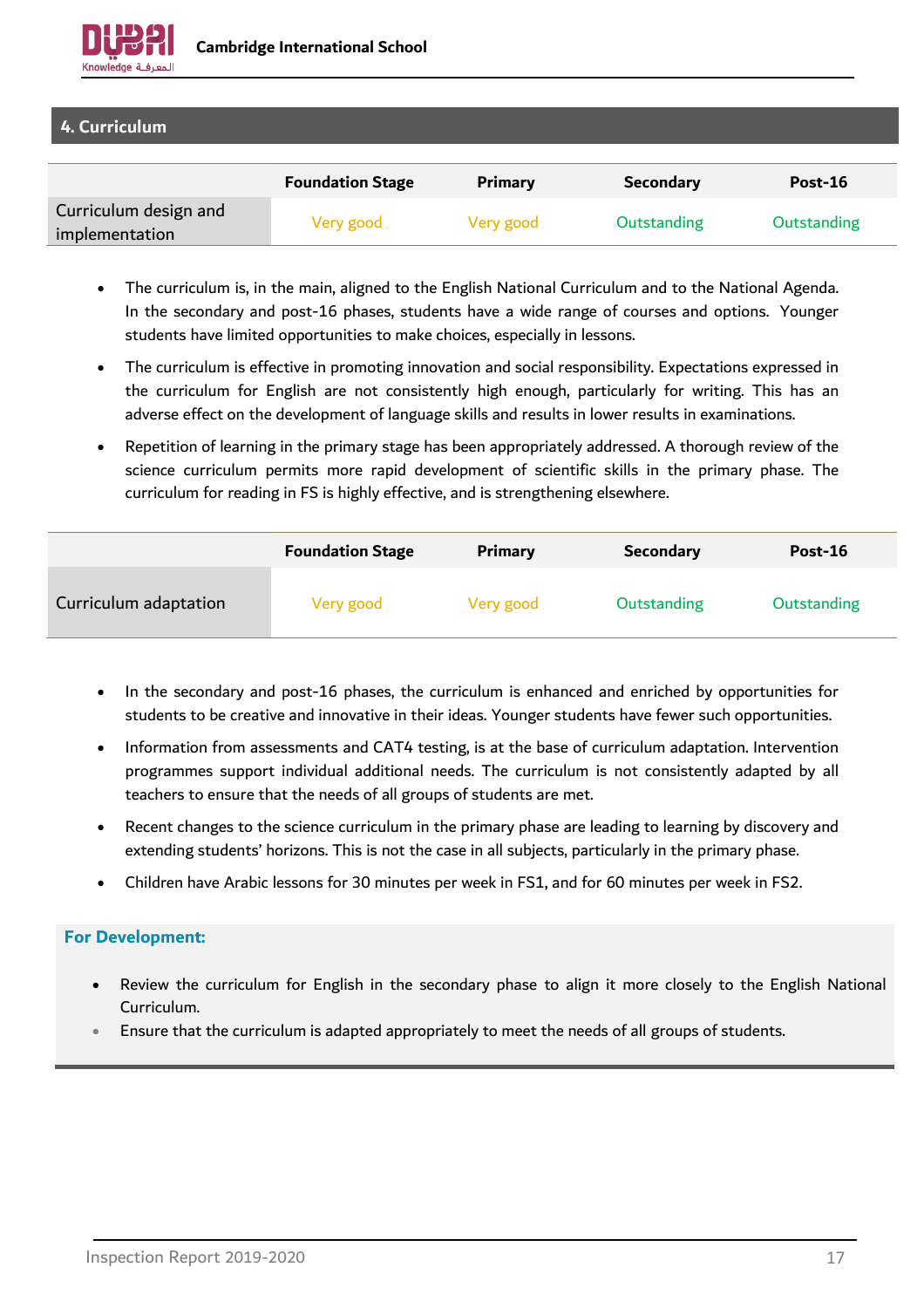

# **5. The protection, care, guidance and support of students**

|                                                                                        | <b>Foundation Stage</b> | Primary   | <b>Secondary</b> | Post-16   |
|----------------------------------------------------------------------------------------|-------------------------|-----------|------------------|-----------|
| Health and safety,<br>including arrangements for<br>child protection /<br>safeguarding | Very good               | Very good | Very good        | Very good |

- The school has comprehensive systems in place for safeguarding students. The systems are clear and understood by all. Teachers and ancillary staff receive appropriate training. All necessary measures are taken to ensure that students are protected from all forms of abuse.
- The school premises are maintained to a very high standard. Refurbished science laboratories provide a very good learning environment, but they are sometimes overcrowded. Supervision is very effective both on the school premises and on school transport.
- The school effectively promotes healthy living through an integrated approach across the curriculum. The school clinic is staffed with qualified medical personnel, and offers a range of health-promoting programmes.

|                  | <b>Foundation Stage</b> | Primary   | <b>Secondary</b> | <b>Post-16</b> |
|------------------|-------------------------|-----------|------------------|----------------|
| Care and support | Very good               | Very good | Very good        | Outstanding    |

- The well-being and personal development of students is a high priority in the school. Students and staff are courteous and mutually respectful. Older students in the post-16 phase, who receive excellent guidance themselves, provide mature care for younger students.
- This inclusive school is effective in identifying and supporting students of determination. The school has identified students who are exceptional learners, and provides some opportunities to nurture their gifts and talents. This action is not consistently effective.
- The school has been successful in improving attendance and punctuality. Senior leaders have been rigorous in their expectations. Parents and students have a greater understanding of the importance of good attendance to learning and progress.

- Reconsider class sizes for science laboratories.
- Embed and extend the recent initiatives to identify and provide effective support for students with gifts and talents.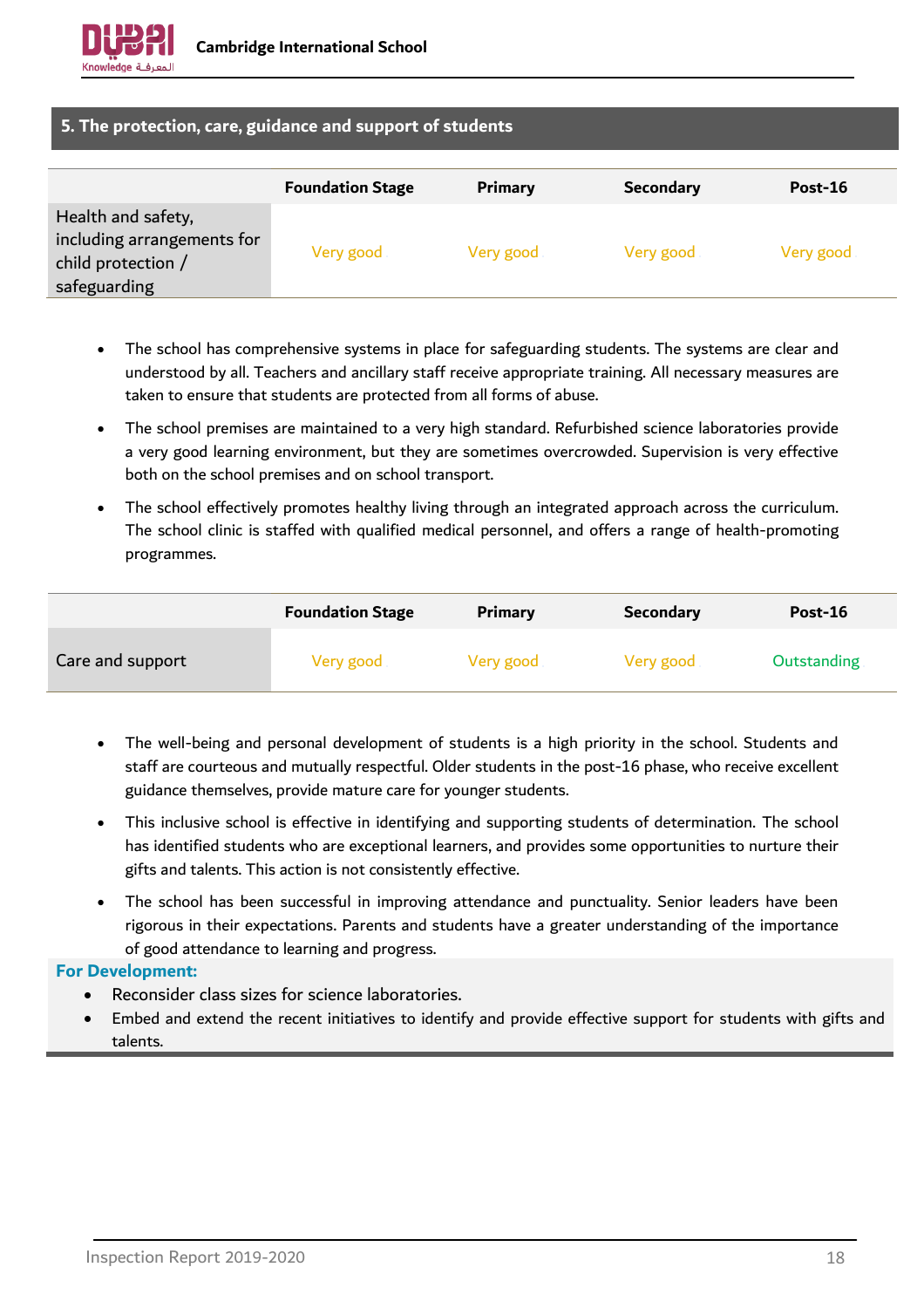

# **Inclusion of students of determination**

## Provision and outcomes for students of determination Theorem Cood

- Governors and senior leaders promote a strong inclusive ethos. Students of determination are welcomed into the school. The recently extended inclusion team is committed to providing a high quality of provision to suit the individual needs of every student.
- The school has well-developed assessment methods to identify accurately specific needs in the early years and in other year groups. Interventions to support good progress are carefully planned and matched to needs. Individual education plans are clear and relevant.
- Parents are fully informed and involved at all stages of identification of needs, provision and reviews of progress. These strong partnerships are underpinned by highly effective communications between school and home. Parents particularly value the support and guidance which they receive.
- Curriculum modifications are successful in providing alternative pathways for students of determination. Learning support assistants ensure that students are engaged in meaningful learning opportunities, particularly in the one-to-one sessions. However, in lessons, the effectiveness of modifications and support to meet students' needs is inconsistent.
- Assessments indicate that students of determination make good progress over time in individual academic and personal targets, although there is variation between subjects. Careful tracking records are kept to evaluate the effectiveness of additional support, and to review each student's individual education plan.

#### **For Development:**

.

- Ensure that all teachers take full responsibility for the learning and progress of students of determination in their lessons.
- Use individual education plans, and other assessments, effectively to plan adaptations to lessons which address key targets in students' learning.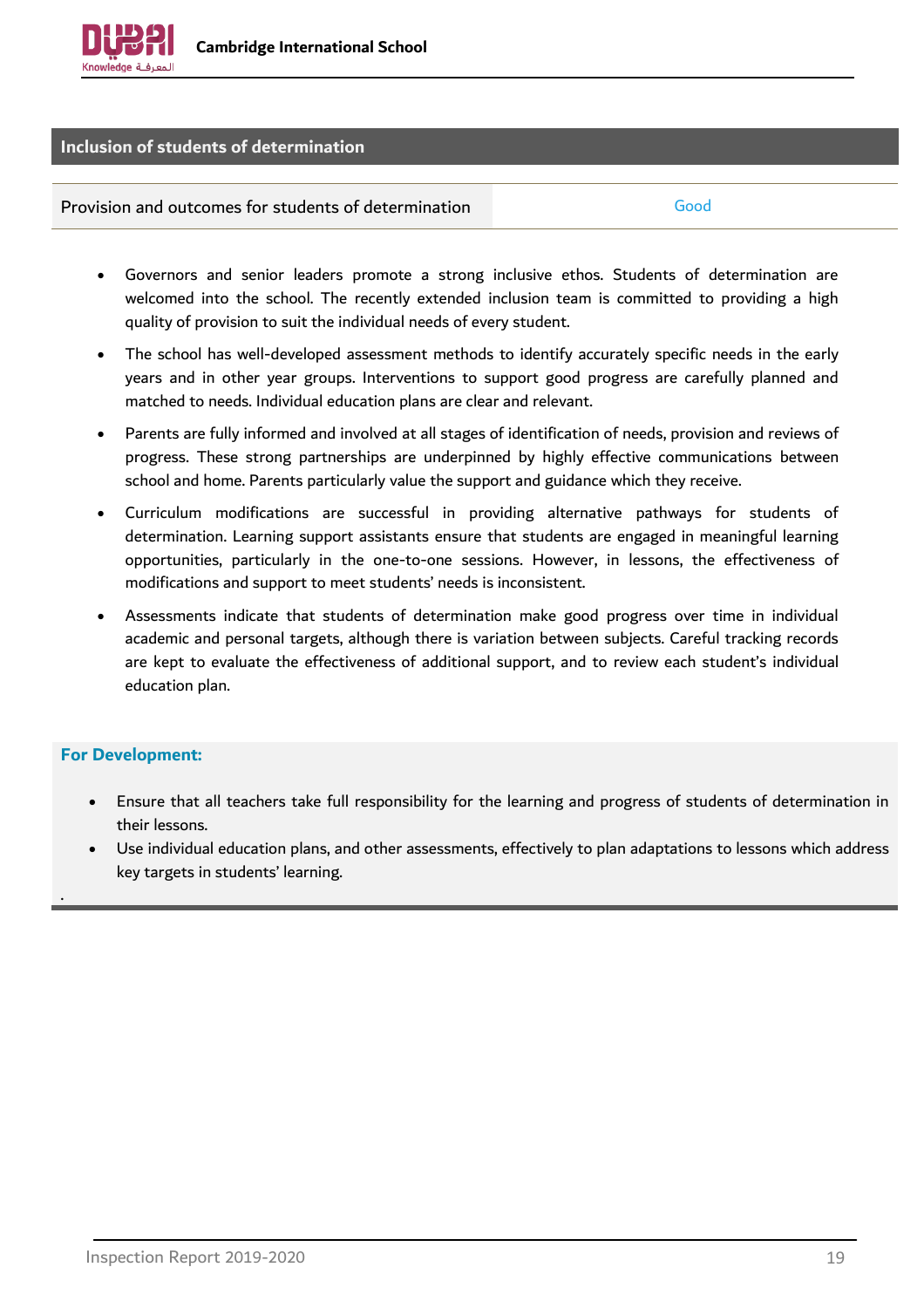# **6. Leadership and management**

| The effectiveness of leadership                 | Very good   |
|-------------------------------------------------|-------------|
| School self-evaluation and improvement planning | Good        |
| Parents and the community                       | Outstanding |
| Governance                                      | Good        |
| Management, staffing, facilities and resources  | Good        |

- The principal's clear vision for improvement is shared by all staff. Systems of delegated leadership are firmly in place. Most senior leaders have a secure understanding of what constitutes effective learning and teaching, and use this knowledge well to seek improvements. However, middle leaders are less secure in their understanding. Leaders' knowledge of the expectations of the English National Curriculum has improved, but their appreciation of assessment practices is not firm.
- The school has effective and regular systems of monitoring. These give, overall, an accurate evaluation of the quality of teaching. Internal and external assessment data contribute to the identification of key priorities. However, classroom monitoring, and the analysis of internal assessment data, do not provide a totally accurate evaluation of students' attainment and progress. Assessments are not fully aligned with the practices required by the English National Curriculum.
- Parents support the school very well. They encourage their children to undertake projects at home which will extend their research and presentation skills. Reports on students' progress and achievement are detailed. The school communicates extremely well with parents, using an effective communication system and a face-to-face approach. The school has very strong links with the wider community, which enhance learning.
- All stakeholders are fully represented on the board. Their views contribute to plans for improvement. Systems to ensure that board members gain first-hand evidence of the school's strengths and weaknesses have been improved. The knowledge gained from this evidence is not used fully to challenge leaders or to hold them to account. The board has not sufficiently supported the school in ensuring that the size of classes is appropriate to ensure high-quality learning.
- Most aspects of the routine management of the school are effective and efficient. Digital displays provide information about day-to-day events. The school premises and facilities are well maintained and have been upgraded where possible. Specialist facilities include learning technology suites and recently refurbished science laboratories. Most teachers are appropriately qualified. They receive regular professional training aligned to the school's priorities, but this is not fully the case in Islamic education and Arabic.

- Ensure that middle leaders are consistently able to make improvements.
- Improve systems for assessing, recording and analysing internal data in order to offer more accurate self-evaluation.
- Increase the level of support and challenge provided by the board of governors to promote high-quality learning.
- Ensure that all teachers of Islamic education and Arabic as a first language are fully qualified and receive appropriate training.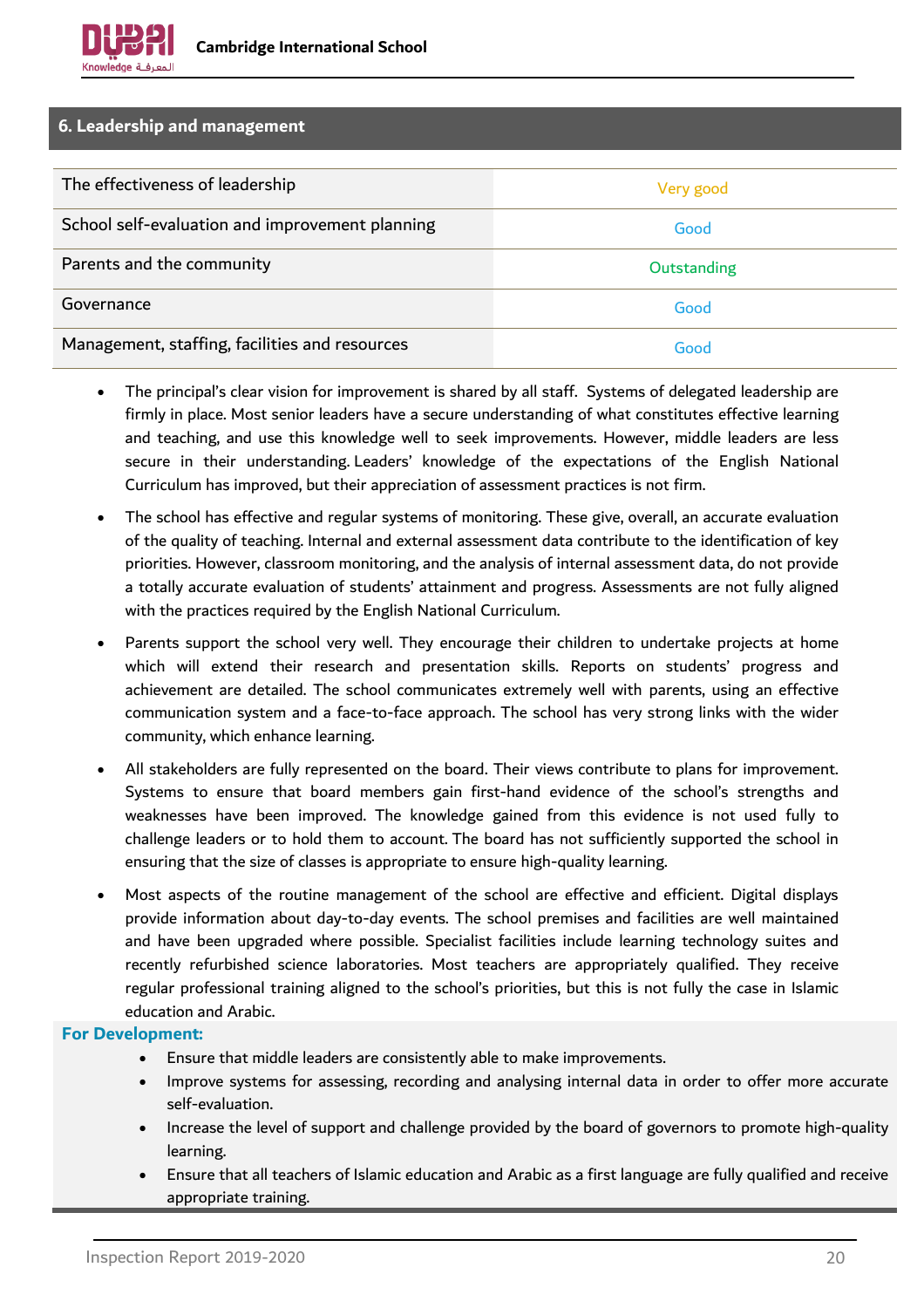

# **Views of parents and students**

<span id="page-20-0"></span>Before the inspection, the views of the parents and senior secondary students were surveyed. Key messages from each group were considered during the inspection and these helped to form inspection judgements.



| <b>Students</b> | Students who responded to the survey are more positive than the Dubai<br>$\bullet$<br>average, in terms of their levels of happiness, emotional well-being,<br>engagement with teachers, and friendship with fellow students. They have<br>positive feelings about the school, and are optimistic about their futures.                                                                                                                                          |
|-----------------|-----------------------------------------------------------------------------------------------------------------------------------------------------------------------------------------------------------------------------------------------------------------------------------------------------------------------------------------------------------------------------------------------------------------------------------------------------------------|
| <b>Parents</b>  | Almost all parents who responded to the survey comment positively about<br>the effectiveness of the school principal and the leadership team. They are<br>satisfied with the quality of education provided, and with safety in the school.<br>They feel that their children are happy at school. However, a few parents<br>express concern about the impact of overcrowded classrooms on their<br>children's learning. Inspection findings support these views. |